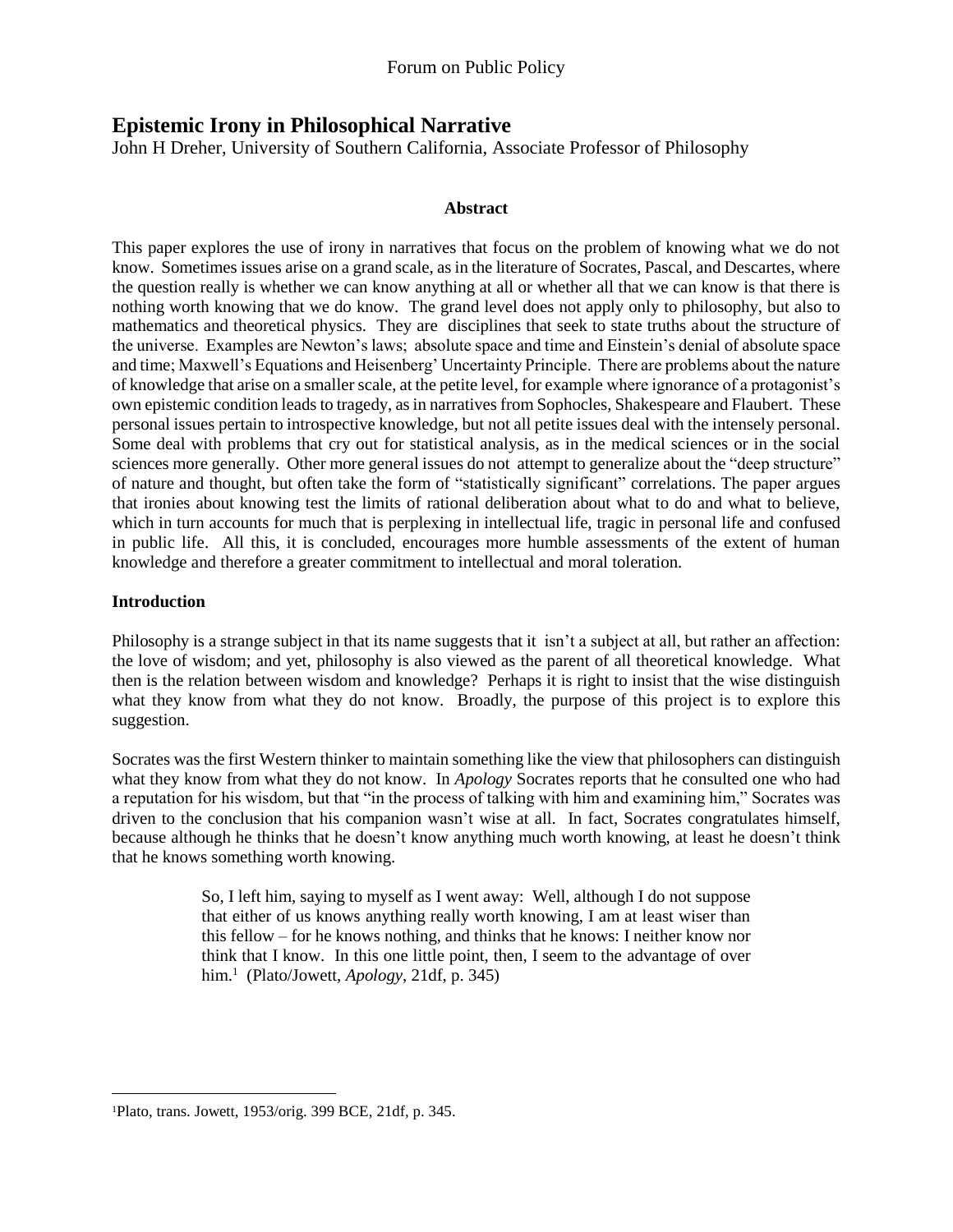Ironically, Socrates seems to imply that there is at least one thing worth knowing, and that is knowing that one doesn't know anything (else?) worth knowing. Irony is achieved by using a fragment of language to assert or designate the exact opposite of its literal meaning. I suppose, if anything is bad news, it is that no one really knows anything worth knowing.

The ironic response to Socrates' narrative surely is the current cliché: "Good to know."

## **The Socratic Paradox: On a Grand Scale**

The above passage from *Apology* has given rise to a series of puzzles collectively designated as the "Socratic Paradoxes." Indeed, if one really knows nothing worth knowing (or perhaps doesn't know anything at all) but thinks that one knows, one must be seriously mistaken about what knowledge is or what it takes to get it. Imbedded is a crucial distinction between being *aware* of a given proposition and not knowing whether it is true and *believing* that there might (or even must be) some factor that is *relevant* to knowing that proposition, but not knowing what that factor is, or else what to make of it. Issues of this sort arise in epistemology and metaphysics, in natural science, in analysis of personal introspection and in the statistical analysis of significant empirical correlations.

Newton and his successors knew that the "wobble" in the precession of the perihelion of Mercury's orbit around the sun posed a threat to Newton's own unified account of terrestrial and celestial motion. One might attribute the deviation to some sort of intervention by God or perhaps to the gravitational attraction of a hitherto unobserved object (which was tentatively named "Vulcan." during the 19th century). Yet for over 200 years no one suspected or could have even conceived that the explanation for Mercury's misbehavior lay hidden in the presupposition of Newtonian science that space is "absolute." Unfortunately for Newton, Einstein demonstrated that the geometry of space depends upon the presence of mass. Although space emptied of all mass would be Euclidean, actual space is Riemannian, meaning that Euclid's Fifth Postulate is false of actual space, where straight lines within a plane do not have parallels. It is therefore the "deformation" of space due to the mass of the sun that accounts for the "wobble" in the precession in the perihelion of Mercury.<sup>2</sup>

Sometimes the impossibility of knowledge of specific facts is a consequence of scientific theory itself. For example, a consequence of the Special Theory of Relativity, which treats of non-accelerating inertial frames, is illustrated by Makowski's famous space-time diagram, which illustrates the fact that space and time are not independent and as a consequence much of the universe is inaccessible to us.<sup>3</sup> Another obvious example comes from Heisenberg, who demonstrated that it is impossible to determine the momentum and position of certain small entities, like electrons.<sup>4</sup> More recently Stephen Hawking suggested that despite evidence to the contrary, "information" apparently lost as events are gobbled up by black holes is nevertheless stored (somehow) at the event horizon itself.<sup>5</sup>

These examples are extremely important from a philosophical point of view because they show that even the most certain theories can turn out to be false. The most important of these cases mentioned above is Euclidean geometry. For two thousand years philosophers thought that Euclidean geometry was the paradigm of a successful theory of the structure of physical space. Descartes, for example, thought that any theory as certain as Euclidean geometry was surely beyond doubt. The fact that that the finest minds were mistaken about the structure of physical space ought to give us pause. We all believe the deliverances of the best minds of our time, but mightn't they be mistaken? Perhaps we do not have a reason now to doubt

<sup>&</sup>lt;sup>2</sup> Einstein and Infeld, 1938, pp.  $209 - 239$ .

<sup>3</sup> SPGR, Stanford University, Lecture 3: Lecture 3 Spacetime Diagrams, Spacetime, Geometry, 2015, p.1.

 $^{4}$  *Op. cit.*, Einstein and Infeld, pp 287 – 91.

<sup>5</sup> Hawking, 2008, p.2.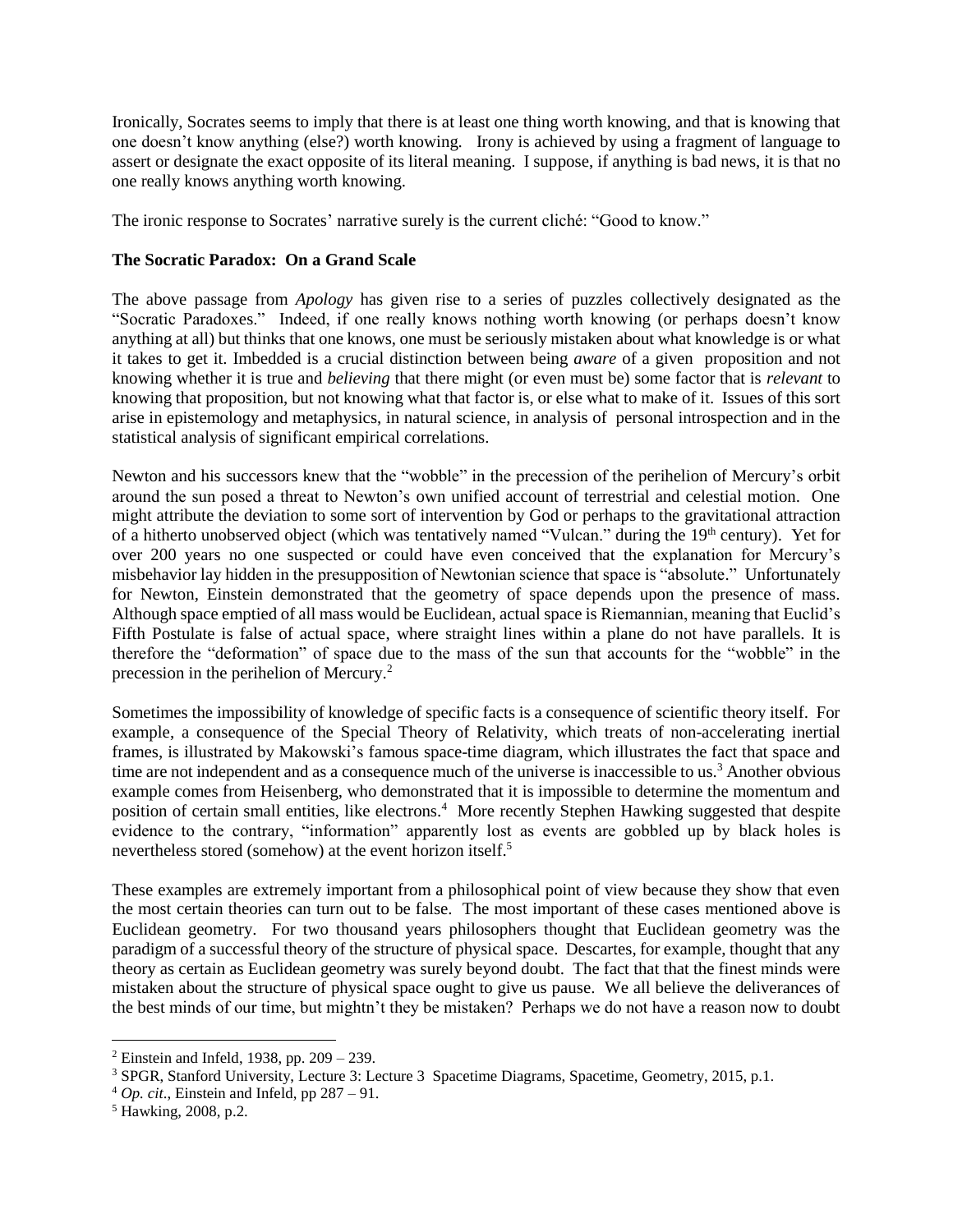the great theories of our time, but that might be only because we are *unaware* of pertinent data. All this is to say that we cannot assess the epistemic importance of information that we do not have, and, by hypothesis, we do not know just what information that might be.

Worries about mathematical physics are troubling enough, but there are still grander questions. The questions of theoretical science do not challenge our *capacity* to know. Irony arises at this level as well, most explicitly and famously in Descartes, Pascal and Hume. Descartes wonders whether all putative knowledge is undermined by an evil force so that even the most certain of beliefs systematically mislead us about the world and even about ourselves. Only God, Descartes insists, can extricate us from systemic doubt.<sup>6</sup> Yet as most commentators have insisted, we can hardly know that God rescues us from doubt without knowing that God exists, and we can hardly know that God exists unless we already know that God has given us reliable tools that will rescue us from doubt about our powers to know.

One way in which Descartes was misled (indeed the most important way in my view), is that Descartes assumed that mathematics is the unshakeable foundation of physics. According to Descartes we clear and distinctly perceive the attribute of extension, which is the essence of matter, and therefore the mathematical truths about extension must describe the *physical* space in which matter is located. So, for Descartes, whatever is necessarily true of extension applies, *mutatis mutandis*, to matter and the space it occupies. Since we "know" that *Euclidean* geometry is necessarily true of extension, it must be necessarily true of physical space as well. As we have seen above, however, Einstein successfully argued that matter, (though extended) and the space that it occupies are not Euclidean, but rather are Riemannian – meaning that straight lines in the neighborhood of mass do not have parallels.

Pascal, who was reasonably threatened (intimidated?) by thoughts of the "infinite," accepts the idea that the grand questions of philosophy are imponderable.

> Pascal claims that it is incomprehensible that God should exist, and incomprehensible that he should not; that the soul should exist in the body, that we should have no soul; that the world should be created, that it should not; that original sin should exist, and that it should not; etc.<sup>7</sup>

Yet, Pascal concludes that one inescapably lives either on the basis of the existence of God or does not live on the basis of the existence of God. Arguing that the payoff for a correct bet on the existence of God is eternal bliss and that an incorrect bet against the existence of God is eternal damnation, Pascal concludes that the only wise course is to take a *chance* and go "all in" for God.<sup>8</sup>

There have been many objections to Pascal's line of reasoning about how to wager assuming that one "must" wager. Do we really know that the consequence of an incorrect choice is eternal damnation and of a correct choice eternal bliss? Isn't that very claim also open to open to Socratic doubt? Perhaps the right conclusion is that we just do not know how to choose. Perhaps Pascal concedes as much inasmuch as he insists that we "know" of God's existence only through faith. For many, however, that is just another way of saying that we really do not know at all; perhaps that is what Socrates would have said in response to Pascal.

Hume argues famously that our capacity to make simple predictions is flawed in that predictions presuppose that past and present are connected or related in a way that assures us that *the future will continue to* 

<sup>6</sup> Descartes, Rene, trans. Cottingham *et al*., 1984/orig. 1641, §23 6, ¶40f., pp. 27f.

<sup>7</sup> Pascal, Blaise, trans. Honor Levi, 1995/orig. 1670, §656, p. 148

<sup>8</sup> *Ibid*, §680, pp. 152 – 55.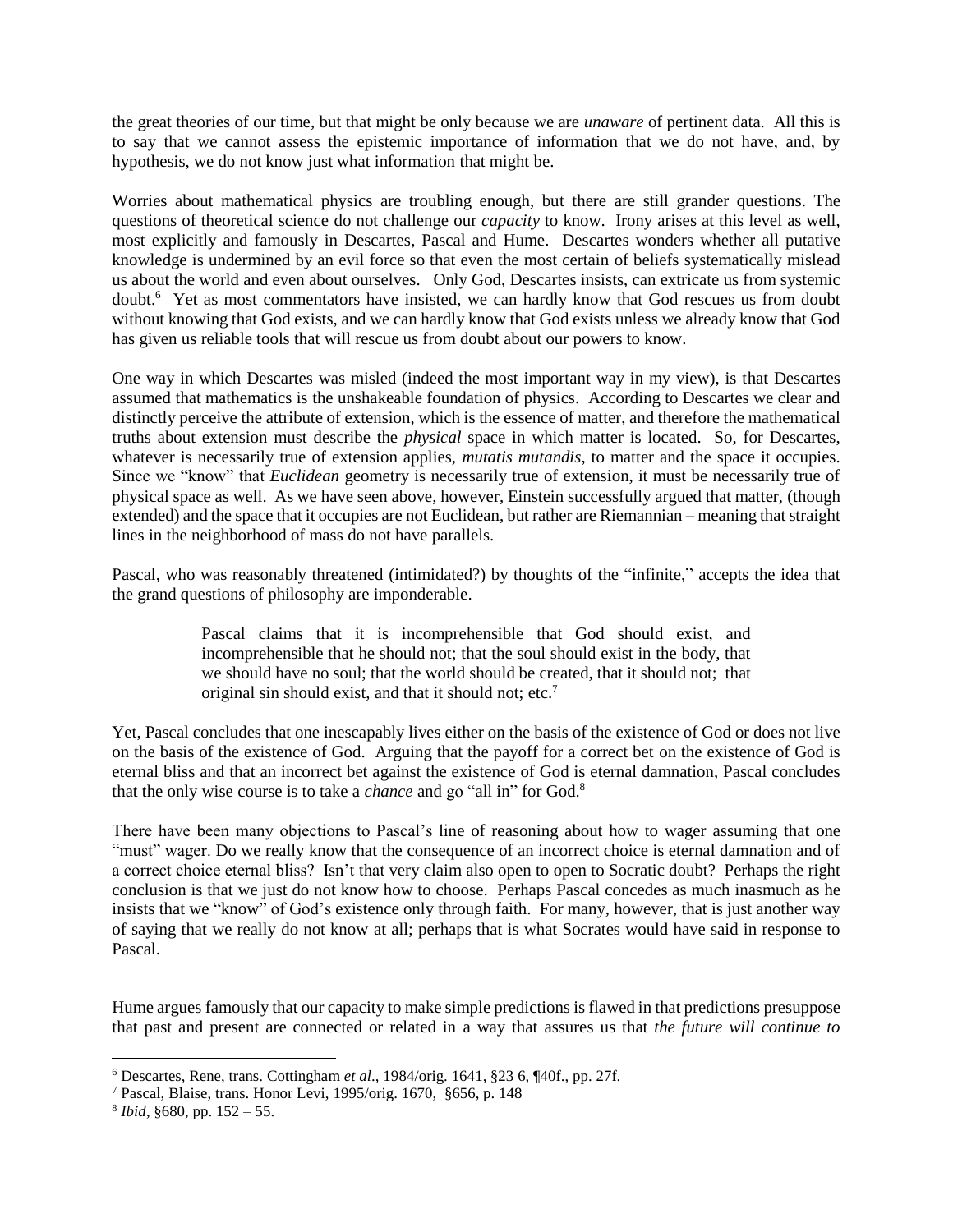*resemble the past*. But knowledge that the future will resemble the past can be inferred from *past* successes only if we already know precisely what we do not know, which is that the future *will continue* to resemble the past. There is an additional and even deeper problem, which is that we cannot ever be certain that we have *all* the evidence that is pertinent to a given knowledge claim or even that what has counted as pertinent evidence in the past will continue to be counted as pertinent evidence in the future. To summarize: We do not and cannot know that we have all the pertinent evidence to support a claim about the future, but even if we did know that in the past we had all the pertinent evidence, we could not infer that what was then pertinent evidence is still pertinent nor could be infer that facts that were not pertinent in the past would not become pertinent.<sup>9</sup>

## **The Retreat to Probable Knowledge and Statistics**

Perhaps all this goes to show only that our assertions need to be qualified in order to count as certain knowledge. Perhaps we cannot know, for example, whether or not we shall die this year, but perhaps we can know the *probability* that we will die this year. However, as we shall see, claims to know the *probability* that an event will occur are just as problematic as knowledge claims. Indeed, probabilistic claims are uncertain for the very same reasons that unqualified, "unhedged" knowledge claims are problematic.

What we learn from statistics is not the probability of a given event but rather the *probability of a given event on certain evidence*. In order to explore this idea, I am going to refer extensively to an excellent example presented by James Joyce in the *Stanford Encyclopedia of Philosophy*. (The passage is fairly long, and it is reproduced for the reader's convenience at the end of this paper under the heading "Appendix ").

Joyce begins his example and analysis by referring to an "unconditioned probability."<sup>10</sup> Our goal in the example is to calculate the probability that "J. Doe" died during the year 2000. Our initial information comes from the U.S. Census Bureau, according to whom "*roughly*" (my emphasis) 2.4 million of the 275 million American citizens alive on January 1, 2000 died during the year 2000. According to Joyce, we might reasonably conjecture that the probability that J. Doe was one of those who died during 2000 is 2.4 m./275m., which is .00873.

Joyce calls this "probability" an "unconditional probability," and is absolutely right to do that. The reason is that the unqualified *form* of the resulting probability statement is:  $P(H) = .00873<sup>11</sup>$ . This is going to be the starting point for our analysis of the probability that J. Doe died during 2000. As Joyce implicitly acknowledges by qualifying his data report by the word "roughly", the calculation is probability not absolutely accurate.<sup>12</sup> So, if we hope to have absolutely certain knowledge of probabilities, we'll need to concede at the very outset that we are *not* dealing with input data that are absolutely certain. Therefore, the resulting conditional probability calculation will not be absolutely certain. Yet, perhaps this is all too quick. Perhaps someone will argue that lacking confidence that a calculation is precisely correct is pretty much

<sup>9</sup> Hume/Norton & Norton, 2007/orig. 1739-40, §3.2-3.4, pp. 52 – 58.

<sup>&</sup>lt;sup>10</sup> What Joyce calls "unconditioned probabilities" are also called "prior probabilities" in explicitly Bayesian contexts.

 $11$  In this example, the unconditioned probability appears to be "objective,' meaning that it is more than a mere guess. Sometimes, as we shall see later, probability judgments are blatantly subjective. In that case, as intimated above in fn. 10, the starting point of a probability calculation is sometimes called a "prior probability,' which is also "unconditioned."

<sup>&</sup>lt;sup>12</sup> Indeed, we could complicate the story by trying to measure the *probability* that the U.S., Census Bureau's estimation of deaths of American citizens during 2000 is *correct*. Problematic features might conclude that the difficulty of knowing just who actually are American citizens. (For example, recently and during the Bush and Obama administrations, difficulties arose in determining whether or not certain people born near the Texas/Mexico border really were born in the United States because well-meaning, charitable, sympathetic medical workers erroneously recorded the United States rather than Mexico as their patients' place or birth. (*Texas Tribune*.org, 2018/08/29.)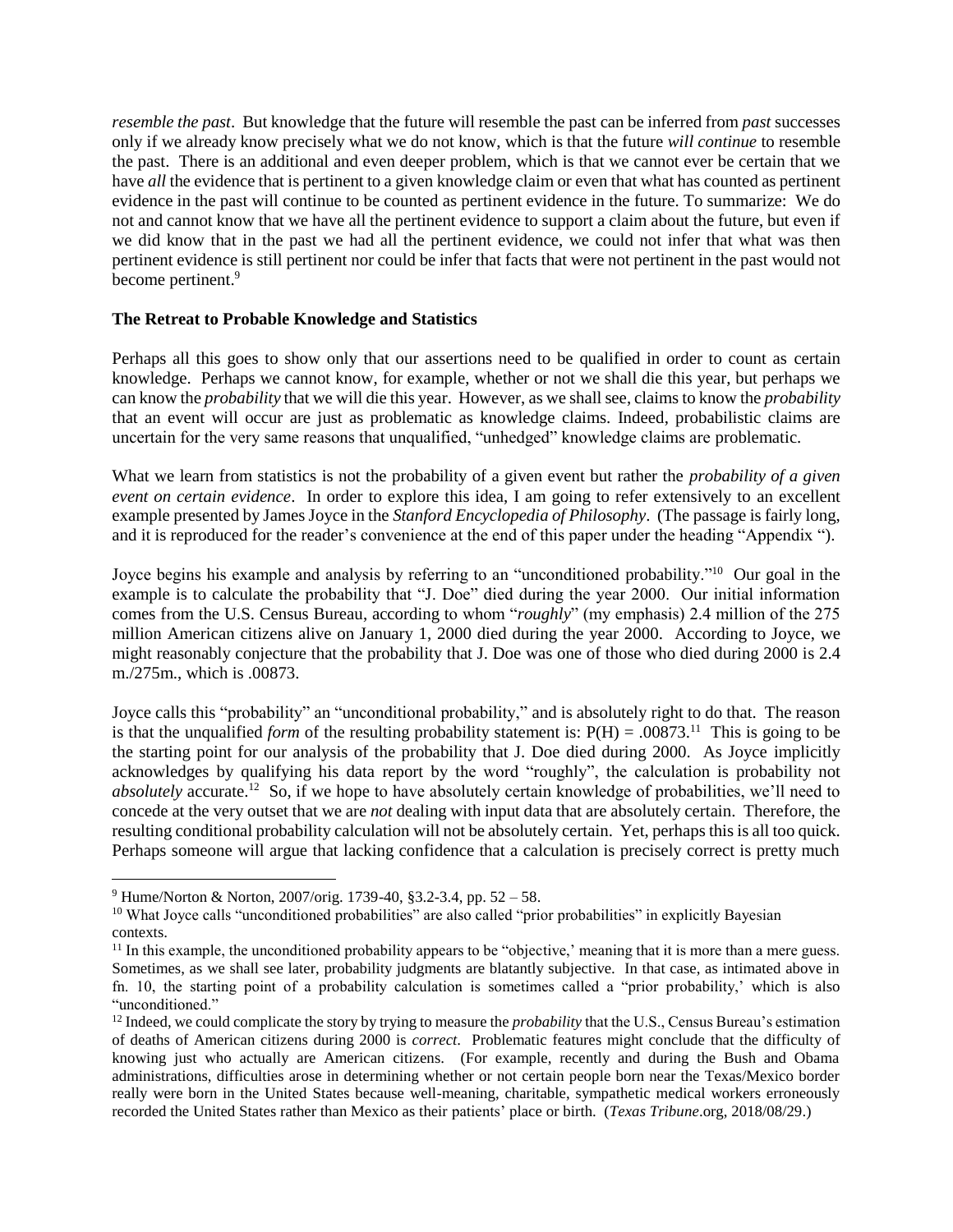the same as being absolutely certain that it is roughly correct. Either way, however, belief in the present case that the unconditioned probability that J. Doe died during 2000 is .00873 is *fallible*.

That unconditioned initial probabilities are uncertain is also illustrated by the fact that many introductions to the subject, unlike the one by Joyce, begin with examples that are contrived. For example: There are three bags of marbles; two are filled with fifty red marbles each; the other is filled with fifty black marbles. The bags are put into an empty urn after each of the 150 marbles has been uniquely numbered from 1 to 150. What is the probability that #29 is red? We are inclined to say that it is certain that the unconditioned probability is  $100/150 = .66667$ . It is tempting to think that here we have conquered the unknown, but that is not true. Someone might have miscounted the marbles in the bags or perhaps didn't get all the marbles back in their proper bags after numbering them. The point is that we often generate our unproblematic unconditioned probabilities by *ignoring* all the facts that might undermine the calculation., It would be better, I think, to qualify unconditioned probabilities by saying that they are unconditioned probabilities *for all we know or suppose.*

It must have occurred to the reader that in the previous case, it is natural, indeed essential to ask about how the marbles were numbered. The example really presupposes that the numbering was random. But suppose that one bag of red marbles was numbered from 1 to 50; the blacks were numbered from 51 to 100 and the third bag of reds was numbered from 101 – 150. In that case, the probability that #29 is red, *given the information about the numbering process and the other pertinent information about the case*, is 100%. So, if you don't know about the numbering process, you don't know that it is certain that #29 is red. What you know is that #29 is red for sure on *the condition* that the numbers were inserted *as described* and that the marbles were deposited from the three bags into an empty urn.

The only unconditioned probability calculations that are arguably absolutely certain are those that are *purely abstract*. Consider the integers from 1 to 100. What is the probability that a given integer from that group is also in the group from 1 to 40? The answer is clearly  $40/100 = .4$ . Here there isn't room for error because all the relevant information (the "givens") are themselves certain. But these are just the cases where statistical analysis is unnecessary. All probability calculations of this sort are "*a priori*," which is to say independent of contingent facts.<sup>13,14</sup>

Whatever we think of the unconditioned probability that J. Doe died during 2000, it is obvious that there might be factors that might affect the probability of J. Doe's death in 2000. Joyce selects an obvious one;

<sup>&</sup>lt;sup>13</sup> Even this claim needs to be more carefully circumscribed. In the case that we are considering infinite sets, the probability calculations are arguably problematic. Is the *probability* that an integer is greater than 40 *greater* than the *probability* that an integer is greater than 30? It might seem so, but the matter is complicated by the fact that the *cardinality* of the sets of integers greater than 30 is the same as the *cardinality* of the set of integers that are greater than 40. It is worth emphasizing that even in this case the certainty of the calculation presupposes that the calculation is done correctly. So, what doubts we have about our mathematical and logical abilities will of course affect the certainty of our calculation of probabilities. As Descartes suggests in *Meditations One*, perhaps the evil demon might deceive us in thinking that  $2 + 3 = 5$ . Descartes, Cottingham, *et al.*, *op. cit.*, §21, p. 14.

<sup>&</sup>lt;sup>14</sup> There is a distinction often drawn between subjective and objective probability or interpretations of probability. Probabilities concerning purely abstract identities are calculated by purely deductive reasoning. They are "subjective' only to the degree that we doubt our own powers of reasoning. On the other hand, many beliefs about what is probable that are based upon introspection are purely subjective. Examples might be drawn from the testimony of mystics, who claim to have experiences of the supernatural that others do not have. In the middle are probable judgments of one degree or another. The notion of a *conditional* probability ( X is probable to degree x on condition y), applies to those judgments that are more or less objective as well as those that are obviously subjective. Bayes Theorem instructs us to revise each probability assessment on new information. It applies equally to more or less objective as well as to more or less subjective probability claims. A detailed explanation of this understanding of probability claims and their relation to Bayes Theorem and statistical analysis is beyond the scope of this paper.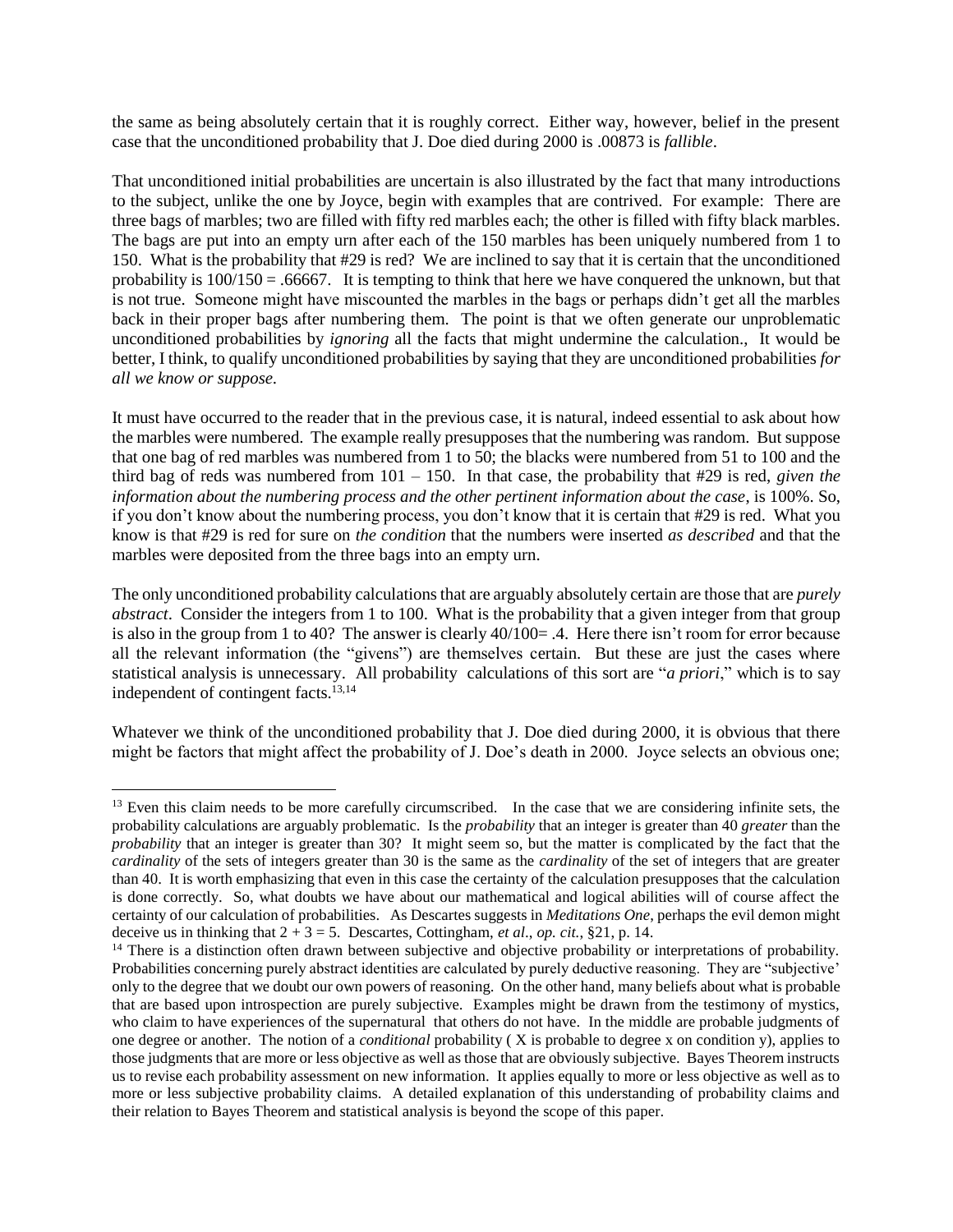which is age. According to the U.S. Census Bureau, of the 16.6 million American citizens 75 or older, 1.36 million died during the year 2000. Now, suppose that we complicate our calculation in this way: Let E represent the information that J. Doe was a senior. What is the probability that J. Doe died during 2000 *on the condition that J. Dow was a senior*, that is, on the condition E? Now the probability that J. Doe was a senior in 2000 is 1.36m./275m. = .06036, and the probability that J. Doe was a senior who died during 2000 is P(H & E)=1.36 m./275m.= .00495 divided by  $P(E) = .06030$ . The probability of H in condition E is written as  $P_E(H)$ .

 $P_{E}(H) = P(H \& E)/P(E)$ , which is:1.36 m./275m.= .00495, which in turn is divided by 06030 and = .082<sup>15</sup>

It may seem that the calculation of  $P_E(H)$  is certain because it is a mathematical certainty. (Well, keep in mind that whether or not it is a mathematical certainty depends upon the skill of the people who perform the calculation.) Even if the  $P_E(H)$  is a mathematical certainty, its certainty depends upon the prior calculations of  $P(H \& E)$  and  $P(E)$ , those calculations are themselves based upon data that may be imprecise or actually false.

The idea of conditional probability is made more precise by Bayes Theorem. In order to understand Bayes Theorem in terms of Joyce's example, we need to distinguish  $P_E(H)$  from  $P_H(E)$ .  $P_H(E)$  is the probability that J. Doe is a senior on the condition that he is an American citizen. The probability that J. Doe died in 2000 on the condition that he is an American citizen is

 $P_H(E) = [P(H & E)/P(E)]/P(H) = .57.$ 

 $\overline{a}$ 

As Joyce observes,  $P_H(E)$  is the probability that J. Doe died in 2000 given that he is a senior who also is a part of the total population of American citizens. This number tells us that 57% of those who died among the total population of American citizens were seniors. The previous calculation of  $P_E H$  tells us that 8.2% of the senior population died in 2000, and hence the probability that J. Doe is among those who died on condition that he was a senior is 8.2%.

The calculations  $P_E(H)$  and  $P_H(E)$  make sense and are intuitively correct, but of course it is always possible that a conceptual error has crept into the calculation. More importantly, however, *the air of certainty encouraged by the mathematics is disguised by the fact that our data might be inaccurate*. Even more importantly, if we want to know the probability that J. Doe died in 2000, there will be many other variables that are relevant; for example, whether J. Doe is male or female; whether J. Doe smoked tobacco, and if so how frequently for how long; and if J. Doe was a consumer of alcoholic beverages or narcotics, and if J. Doe had genetic disorders, and so on. *The calculations of conditional probabilities will need to continue on and on in order to accurately assess J. Doe's chances*. And most importantly of all, we will never really know whether or not we have captured *all the salient facts* about J. Doe. So, while it looks as though we can be certain of what is probably true, assertions of probable truth seem to be open to the same worries that we have encountered previously concerning unqualified apodictic assertions. Error can creep in at any point, whether it is a mathematical error or a conceptual confusion or corrupt data.

<sup>&</sup>lt;sup>15</sup> At first this may seem counter-intuitive, because it may not be obvious why it is that  $P(H \& E)$  is divided by  $P(E)$ . The answer is that P(H & E) is determined by the ratio *of* people who are American citizens and seniors who died *to* the entire population. But that portion of the total population includes seniors *only to the extent that seniors are a part of the total population* and the probability the Doe is among those who died is conditioned upon his membership in the smaller portion of the population who are seniors.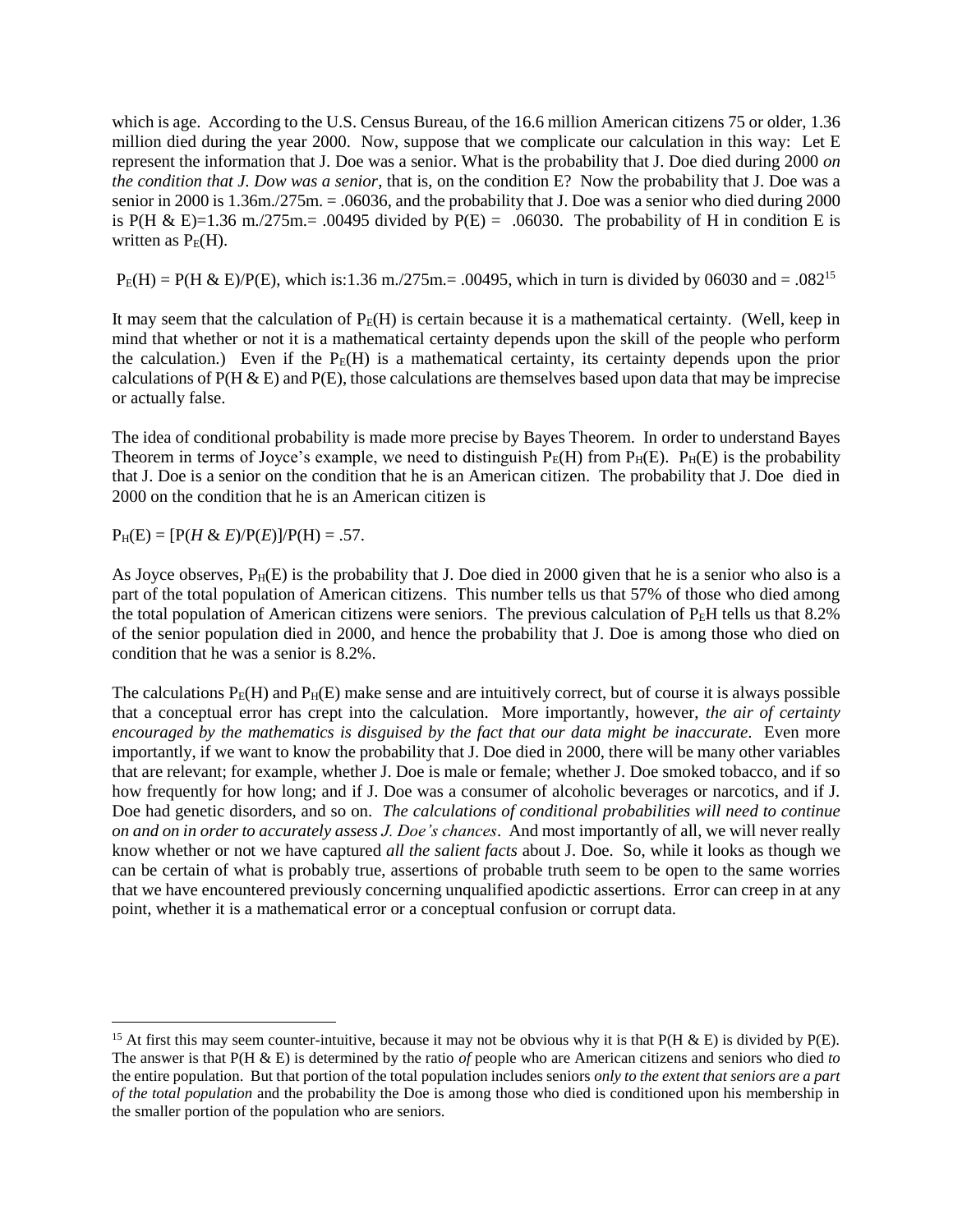As Joyce continues, there is an important relation between a conditional probability and *its inverse*.<sup>16</sup> We have already seen this relation but perhaps have not noticed it.  $P_E(H)$  is the inverse of  $P_H(E)$ . The reason this is important is because there is a relation between a conditional probability and its inverse that was captured by Thomas Bayes and is known as Bayes Theorem. It states:

 $P_E(H) = [P(H)/P(E)] P_H(E)$ 

Recall that  $P_E(H) = .082$  $P_{H}(E)=.57$  $P(E) = .06030$  $P(H) = .00873$ .

Thus, Bayes Theorem tells us that

 $P_E(H) = (.00873/.06030)*.57$ , where  $(.00873/.06030) = .144776$ , and  $.144776 * .57 = .0082,$ Which is the value of  $P_E(H)$ .

Intuitively this equation tells us that the *ratio* of the deaths in the total population to the deaths in the population of seniors is the same as the *ratio* of the probability of the death of a given member of the population, J. Doe, given that he is a senior, to the probability of the death of a senior, J. Doe, given that he is a member of the general population. In other words:

 $P_E(H)/P_H(E) = P(H)/P(E)$ .

Showing that this equation is true is a simple calculation:

 $P_{E}(H)/P_{H}(E) = .082/.57 = .144.$ 

and

 $\overline{a}$ 

 $P(H)/P(E) = .00873/.06030 = .144$ , allowing for rounding errors.

Joyce and many others think of Bayes Theorem as an obvious truth, and even a mathematical triviality. I suppose that this is so, but it is important to remember that for over two thousand years virtually everyone thought that Euclid's Fifth Postulate (that there is exactly one line parallel to any given straight line through a point outside the line but on its plane) is trivial and obvious -- until Gauss, that is, who introduced differential geometry and thereby enabled us *"to define the curvature of a surface at a point" 17* In this way Gauss paved the way for the non-Euclidean geometries developed by Lobachevski and Riemann.<sup>18</sup>

I suppose that someone will say that the foregoing reinforces and elaborates Disraeli's famous quip that there are lies, damn lies and statistics. Yet, nothing could be further from the truth. Statistical analysis

<sup>&</sup>lt;sup>16</sup> This distinction is illustrated by the following example. Let us suppose that of the people who come down with lung cancer, Y percent have been smokers. That obviously is different from the claim that of the people who have been smokers, Y percent come down with lung cancer.

<sup>17</sup> Boyer, 1968, p.568.

 $18$  *Ibid.*, pp. 586 – 90.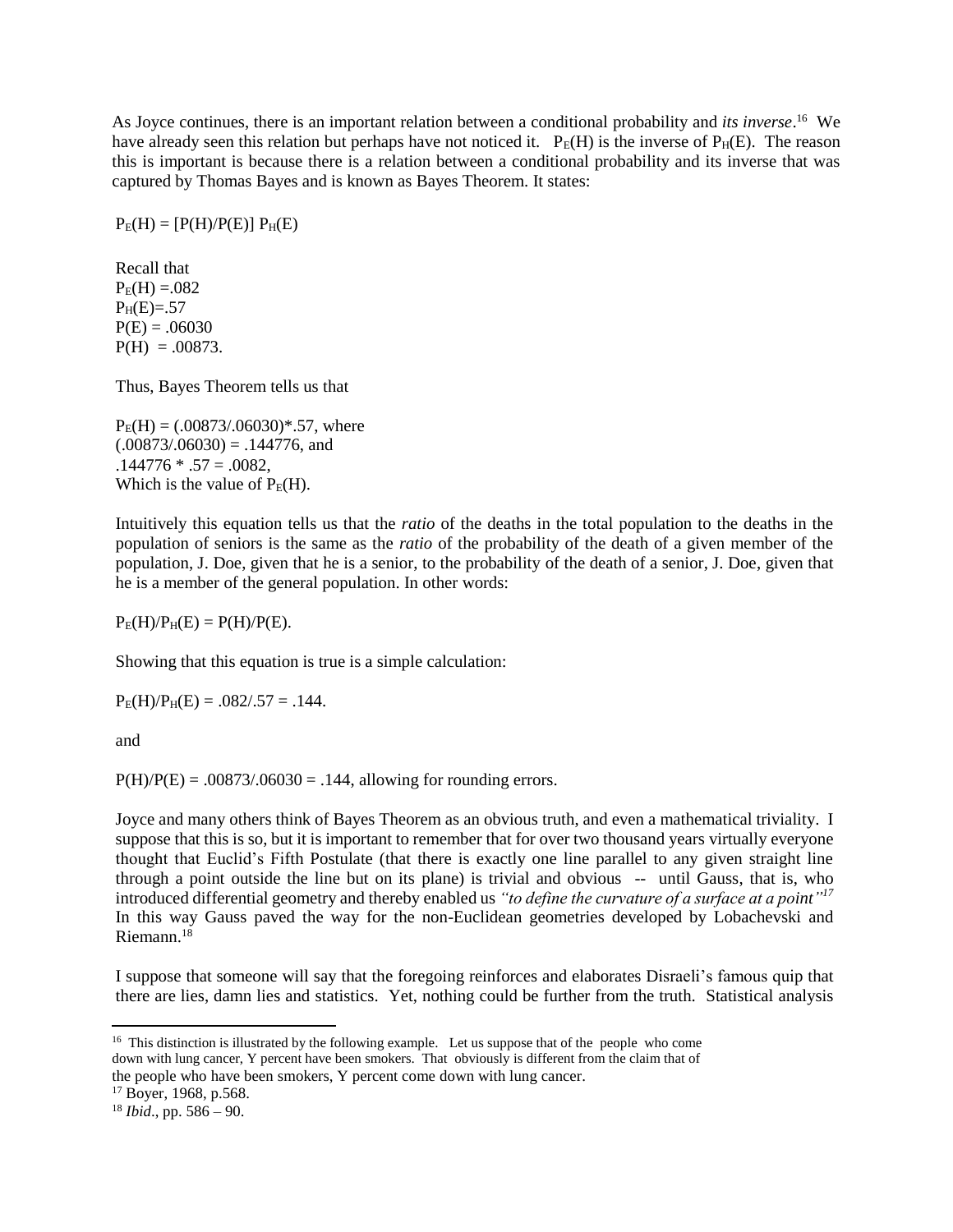has done more to sharpen our understanding of probability than any other tool. The point of this paper is not to criticize, much less to denigrate, a subtle, ingenious and essential tool in identifying the ways in which events are correlated with each other. The point is simply to emphasize the overlooked (or at least under emphasized fact) that merely qualifying a prediction by saying that it is "probable" or "very probable" even after the most rigorous statistical analysis, is *not sufficient to remove any possible doubt about its probability, whether unconditional or conditional.* The possibility of errors in reasoning, of falsely characterizing data, and miscategorizing true data are ever present.

When it comes to statistics and the analysis of probability, we just don't know what we do not know.

#### **Still More Worries, on a "Smaller" Scale**

It is wrong to assume that "grand" ironies are the ones that affect us most deeply. Knowing one's own position in life is not a grand issue, but that does not make it less important. Oedipus and Jocasta were in the dark about who they were. Had they known their identities, their lives would not have ended in tragedies that not only engulfed them but also were visited upon the next generation. Indeed, Oedipus was determined to avoid the fate that the oracle said was inevitable, and tragically it was his very effort to avoid the inevitable that resulted in the inevitable. It is indeed difficult to know just what the moral of the story is meant to be. Sometimes things don't work out no matter how careful we are, and sometimes it is the very care that we take that undermines us. Yet, sometimes tragedy multiplies itself as it does in the Theban tragedies, which end in the deaths of three of four of Jocasta's children. The only surviving child is Ismene who lives a cautious and conventional life, leaving fighting to *men*; as she says: "We are *women* and do not fight with men."<sup>19</sup> One of the lessons of the Theban tragedies is humility. The one who survives is not the one who tries too hard or takes herself to seriously.

 In her own way, Ismene is humble, and I believe that one of the lessons of the Theban tragedies is humility. This is the conclusion that Sophocles draws as he ends *Antigone*, in the very the last lines of the tripartite tragedy:

> Wisdom is supreme for a blessed life, And reverence for the gods Must never cease. Great words, sprung from arrogance, Are punished by great blows. So it is one learns, in old age, to be wise $^{20}$

Human knowledge and strength are limited, and it is only hubris that makes us *confident* that we shall succeed where all others have failed.

The case of Emma and Charles Bovary is comical as well as tragic. The problem is not that they were determined, like Oedipus, to avoid an inevitable, tragic outcome. Their failing was much simpler; they were simply unaware of the dreadful fate that they tempted. Charles was completely unaware of his wife's dissatisfaction with her and their life; indeed, it did not even *occur* to him that that he might not know his wife at all. Unfortunately for Charles, Emma felt imprisoned by her life of bourgeois complacency; as a nineteenth century Justice Ginsburg might have said: neither perched on a pedestal nor recumbent upon a soft couch, but rather imprisoned within in a cage. Emma longs for accomplishments of her own and a life of glamour and adventure, not the lazy comforts of a pretty little house on the French countryside. Charles's pathetic ignorance of his wife's undernourished identity persisted even beyond her death. It was simply never occurred to him that his wife could have wanted more than he could provide. After all, what could a

<sup>19</sup> Sophocles, trans. Paul Woodruff, 2001/orig. 442 BCE, p. 3 lines 58 - 62

<sup>&</sup>lt;sup>20</sup> Ibid, p. 58, lines  $1348 - 53$ .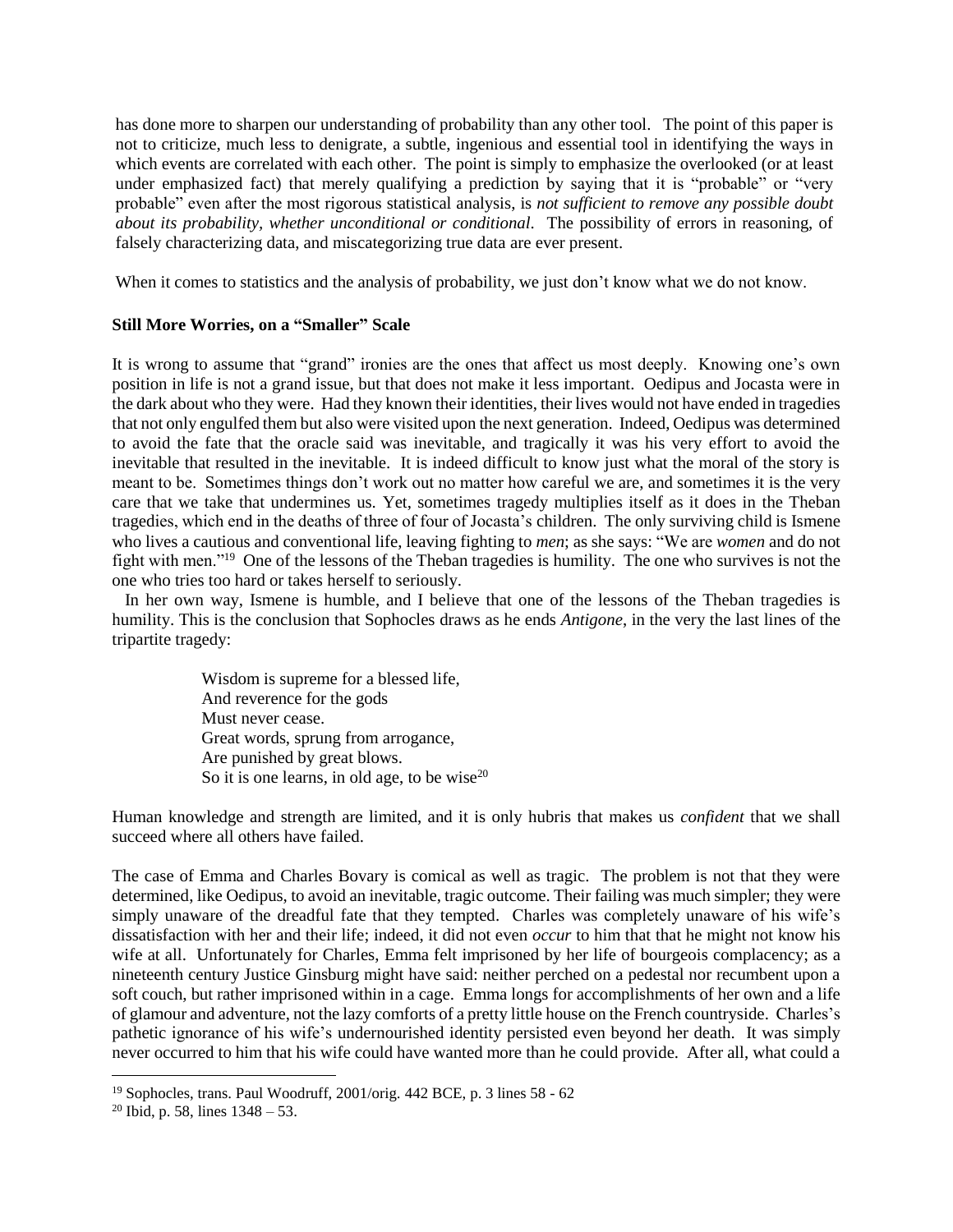woman want more than her own secure home, in a comfortable place, respected by her neighbors and loved by a "successful" husband? Perhaps an identity of her own?

Emma too was in the dark insofar as she expected liberation from Charles to lead automatically to a life of excitement and fulfillment. Music is a hard master, and it is easy to think that one can play like the masters until one actually takes lessons and tries hard. More importantly, Emma's life of extravagance was not based upon her own modest achievements or a realistic assessment of her prospects away from Charles' secure home. As she took on more and more debt and became more and more desperate, she turns to a former lover, Rodolph, in an attempt to renew their love. At first, he responded ardently, but when it comes time for him to make a life for her, he thinks better of it. As he contemplates the inevitable burdens of a life with Emma, he concludes: "And besides, the worry, the expense! Ah no, no, no, no, a thousand times no."<sup>21</sup> It is as though Flaubert wryly observes that there is nothing that so quickly chills a renewed love affair more than a request for financial support.

It might be that there is a Iago ready to worm his (or her) way into every intimate relation, but there are similar worries about any friendship or professional association. The thought of not knowing what is really in the hearts and on the minds of others is the rot in which suspicion grows. From an emotional point of view, it affects us more deeply and tragically that the arcane doubts that undermine our confidence in theoretical science or even reason itself. Who, at one time or another, hasn't been an Othello? And then there are those who think that they can live again. Goethe's Faust longs for renewed love, but instead he only breaks his beloved's heart. His efforts to recover in acts of grotesque sensuality and vain searches for the extraordinary lead him instead to the perfectly ordinary: engineering land reclamation, which is a project that an old man of common sense might have undertaken in the first place. No fool like an old fool; they say, but apparently the saying comes only to the minds of those who already know.

These and innumerable other examples that could be offered show that in our relations with others and more importantly our relations with ourselves, true motives are often obscured, or misconstrued, or are obsessions determined to save us from the very truth that would save us. All these forms of ignorance (whether setting aside the important, or ignoring what others see, or mischaracterizing one's own intentions in compulsive self-deception) all of them are epistemological failures. We ought to know better, but we don't; and even when we do, it is often too late. Introspective knowledge is perhaps the least secure of all. There is no hope there from deductively valid reasoning or from subtle statistical analysis. The truth would be worth knowing, but a lesson of tragic literature is that truths worth knowing are often beyond us.

## **Public Policy**

 $\overline{a}$ 

It is difficult to think of an area of human endeavor in which it is more important than public policy to take care not to act in or from ignorance. It was Donald Rumsfeld, former Secretary of Defense of the United States, who emphasized the problem of acting on unknowns. The issue arose at a NATO conference in Prague during 2002. The purpose of the meeting was to determine NATO's response to global terrorism. Secretary Rumsfeld was worried especially about difficulties in planning that seem to require intelligence that NATO did not have. The principal issues that arose concerned terrorism and weapons of mass destruction. The following is a part of the news conference:

<sup>21</sup> Flaubert, Gustave, 2008/orig. 1857, p. 250.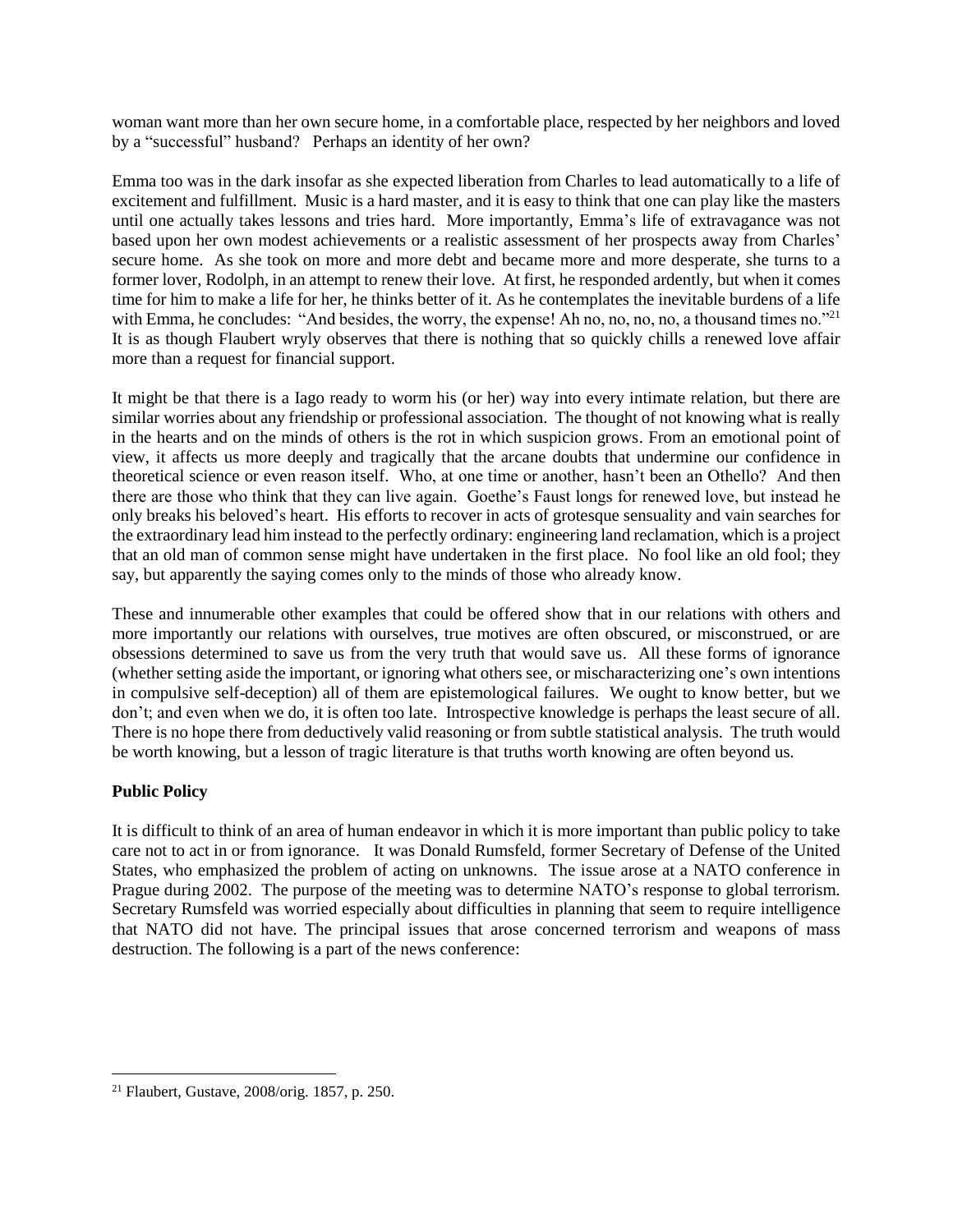**Q:** Regarding terrorism and weapons of mass destruction, you said something to the effect that the real situation is worse than the facts show. I wonder if you could tell us what is worse than is generally understood.

**Rumsfeld:** Sure. All of us in this business read intelligence information. And we read it daily and we think about it and it becomes, in our minds, essentially what exists. And that's wrong. It is not what exists.

I say that because I have had experiences where I have gone back and done a great deal of work and analysis on intelligence information and looked at important countries, target countries, looked at important subject matters with respect to those target countries and asked, probed deeper and deeper and kept probing until I found out what it is we knew, and when we learned it, and when it actually had existed. And I found that, not to my surprise, but I think anytime you look at it that way what you find is that there are very important pieces of intelligence information that countries, that spend a lot of money, and a lot of time with a lot of wonderful people trying to learn more about what's going in the world, did not know some significant event for two years after it happened, for four years after it happened, for six years after it happened, in some cases 11 and 12 and 13 years after it happened.

Now what is the message there? The message is that there are no "knowns." There are things we know that we know. There are known unknowns. That is to say there are things that we now know we don't know. But there are also unknown unknowns. There are things we don't know we don't know. So, when we do the best we can and we pull all this information together, and we then say well that's basically what we see as the situation that is really only the known knowns and the known unknowns. And each year, we discover a few more of those unknown unknowns.

It sounds like a riddle. It isn't a riddle. It is a very serious, important matter.

There's another way to phrase that and that is that the absence of evidence is not evidence of absence. It is basically saying the same thing in a different way. Simply because you do not have evidence that something exists does not mean that you have evidence that it doesn't exist. And yet almost always, when we make our threat assessments, when we look at the world, we end up basing it on the first two pieces of that puzzle, rather than all three. $22$ 

I have reproduced Secretary Rumsfeld's remarks because I think that they are of interest right now in light of worries about the spread of nuclear weapons. Rumsfeld's reply is also interesting in that it illustrates the complexity of Socrates's worries and the awkwardness of even describing them. There are, as Rumsfeld says, "the known knowns, but there are also unknown unknowns." They are tricky because we don't know them, but "each year we discover a few more of those unknowns." The secretary closes with an interesting epistemological insight, where he asserts "because you do not have evidence that something exists does not mean that you do have evidence that it does not exist." That obviously applies only to the happy case in which you are aware of possible evidence, but then there are the unhappy cases in which you do not have

<sup>22</sup> Rumsfeld, D., 2002.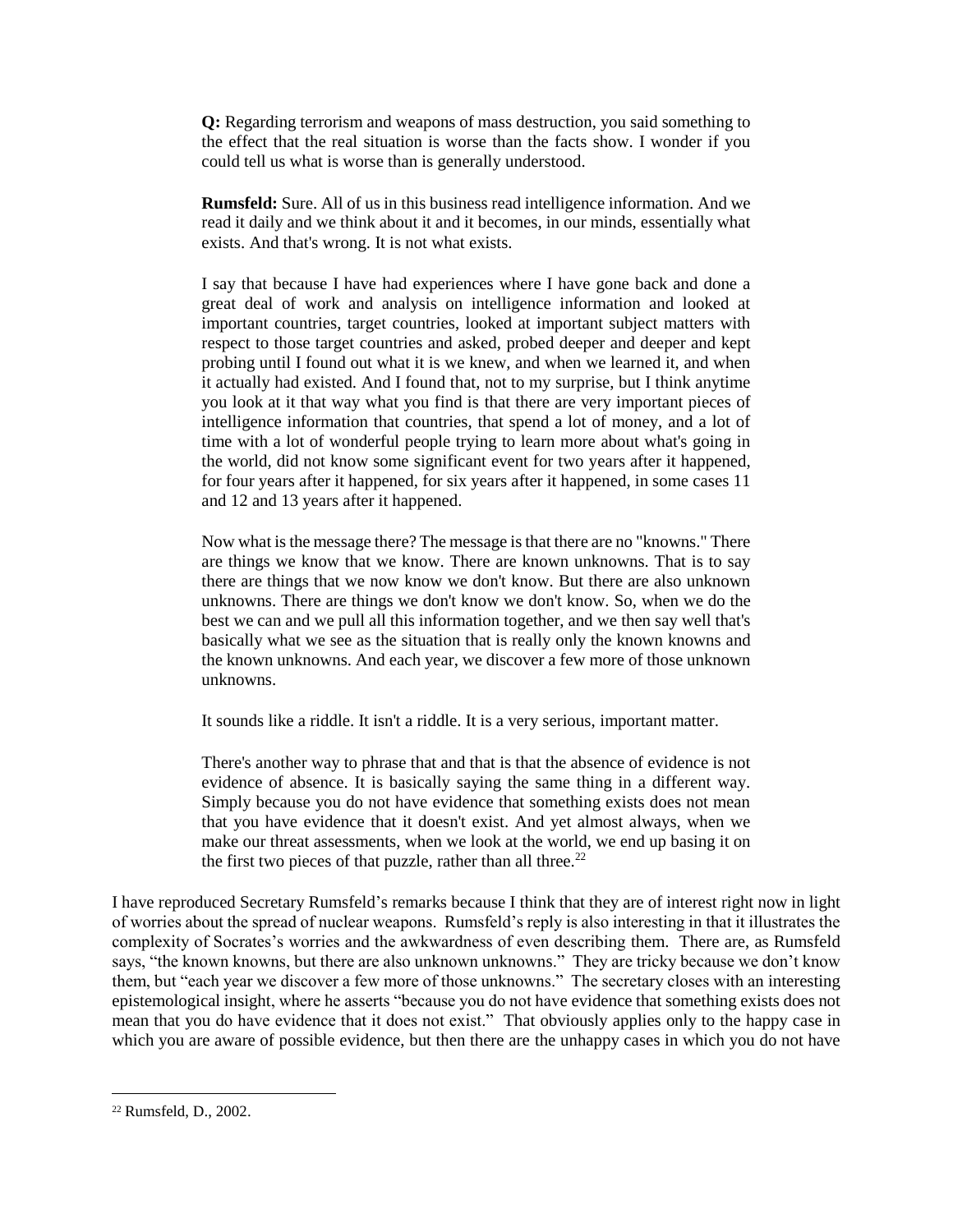any idea of what you are looking for, and yet the unhappier case in which you are simply unaware that there is anything to look for at all.

It is simply impossible to exaggerate the consequences of the inadequate intelligence concerning weapons of mass destruction at this juncture. The decision that was taken to go to war in Iraq over the issue of weapons of mass destruction crucially depended upon the existence of those weapons. And that, unfortunately, was uncertain. Many believed that President George W. Bush deliberately overstated the case for war. Many even attributed bad motives to the president. Perhaps they were right. But it is also possible that the president thought that the consequences of a wrong decision would be so horrific that he really had no choice but to go to war on the evidence (or perhaps suspicion) that he had.

This case is especially difficult because we do not have a group of cases that are very similar, and so we cannot mimic the earlier calculation about the probability of the death of J. Doe in 2000. In that case we could count the number of individuals with a certain property and distinguish them by that property from the whole. This is what happened in the case concerning the deaths of seniors.<sup>23</sup> Cases like those concerning the development of nuclear weapons as well as the personal stories developed from great literature tend to respond to subjectivist accounts of probability. What makes a theory more subjective is the subjectivity of the initial "unconditioned" probability. In the examples of the senior citizens, we can simply find the ratio of seniors to the total population by counting. Sure, we might miscount; we might leave some out, we might not really know whether or not an actual person is an American citizen, but even so, there appears to be a more or less objective standard to be applied in calculating the initial unconditioned probability. In the one-off cases, our initial probability is more speculative. In fact, if we cannot compare a part of a set to the whole set, just how are we to assign a *value* to a probability function when we consider the more subjective cases?

This leads us to consider a more subjectivist account of probability. On this account, probability assignments are not meant to *represent* the world (e.g., how many senior citizens will die next year), but rather are mean to *represent probability as a willingness to bet*. Here the magnitude as well as the "direction" of the bet needs to be taken into consideration. Obviously, President Bush and Secretary Rumsfeld attached great importance to the matter of weapons of mass destruction. The negative value of the presence of those weapons led both officials to assign a huge expected negative value to the possession of nuclear weapons by Iraq, which justified a very large bet (the "ante") or cost of conflict with a very low probability of success. That meant, as President Kennedy might have said, that it would be rational to "bear any burden and to pay any price" to disarm the adversary.

To be sure, a decision to place a bet is not always an indicator of uncertainty. Suppose, for example, that we are placing bets on which card will be randomly drawn next from an ordinary deck of 52 cards. The probability that a Heart will be drawn is ¼ because there are 13 hearts in every deck with 52 cards. Thus, we actually know that a fair bet is 1:4. If we put up one dollar, and a heart comes up, we should expect to

<sup>&</sup>lt;sup>23</sup>On the other hand, it should not be thought that all public policy is like the calculation to go to war over possible weapons of mass destruction. For example, policies that are developed on the basis of epidemiological models are like the cases that we previously analyzed concerning the probable death of a senior. In general, epidemiologists try to develop drugs that result in the great increase of healthy years among the population at the lowest cost. So, medications to reduce blood pressure are cheap to produce and distribute and have an enormously positive effect on a great mass of the population. Successive applications of the drugs will be tailored to avoid objectionable side effects. Obviously, calculations of this sort involve conditional probabilities that are continually revised.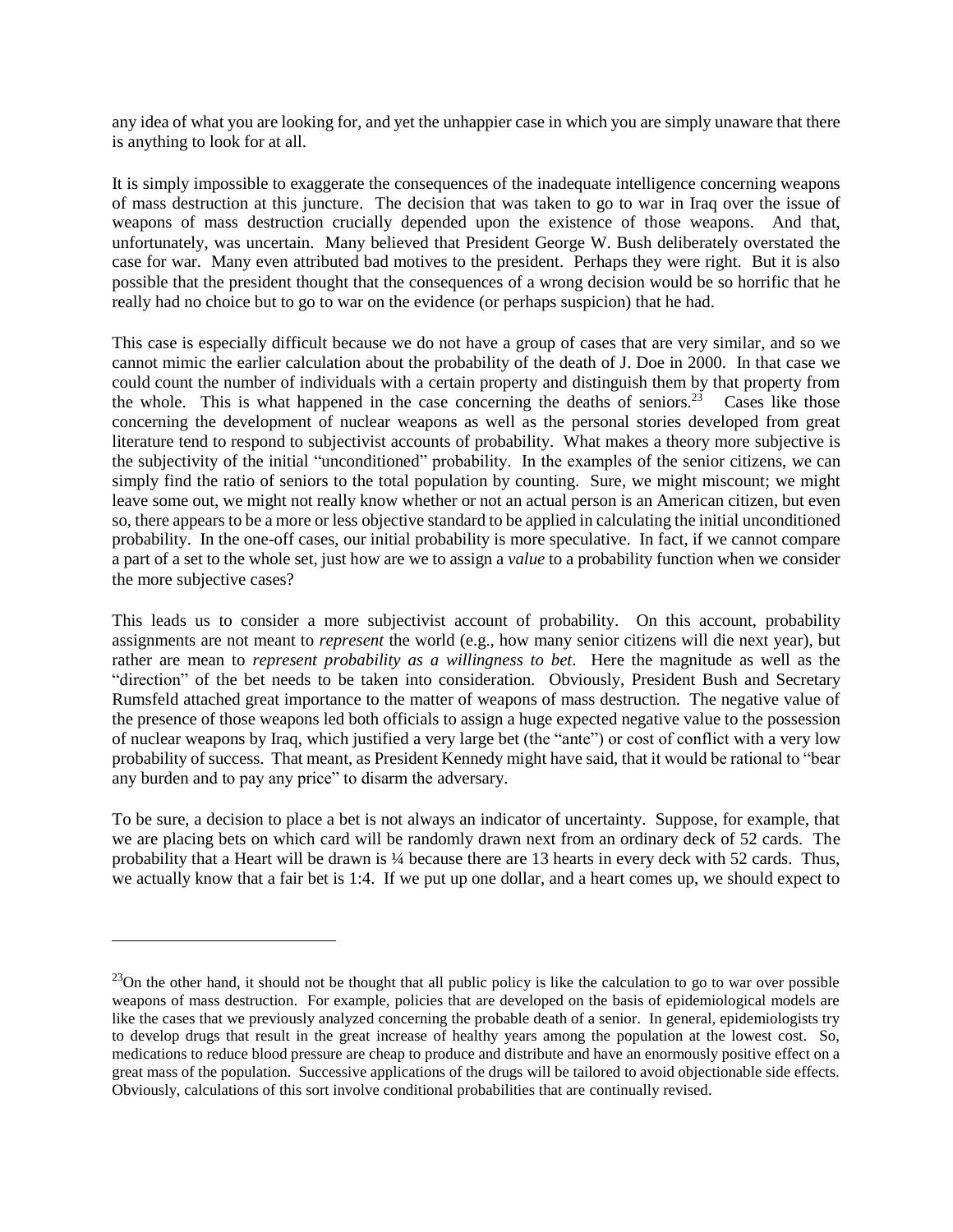receive four dollars (the one we put up plus three more).<sup>24</sup> Someone taking the other side, who puts up three dollars should expect only one dollar (plus the original three put up) if a non-Heart comes up, since the probability that a non-heart will be drawn is ¾ (because there are 39 non-hearts in a deck of 52 cards). On the other hand, if a non-Heart is drawn, we should expect to lose our dollar.

This reasoning depends upon the assumption that the deck of cards is good and that the draw is fair, that is, that each card has an equal chance of being drawn. That, of course, is quite an assumption, and we are loath to take it for granted. However, *given* that the assumptions are correct, the probability calculation is certain, and we can actually know whether a bet is fair or whether it is to our advantage or disadvantage. In this context, although we are thinking of probability on a subjective basis, as indicated by a willingness to bet, the *probability calculation* is merely a matter of counting, and not a matter of chance, even though the card actually drawn is a matter of chance.

It is useful to consider probability as a measure of willingness to place a bet where the probability of an outcome cannot be determined as a matter of ordinary mathematical calculation. Cases of this sort might arise in card games as well. Suppose that we are playing Blackjack (also called "21") In this case we bet on whether or not the sum of series of cards drawn from a fair deck (or usually four fair decks) at random will come closer to 21 than the sum of the series of cards drawn by our opponent. Now, as the game progresses, some cards are drawn and *discarded*. So, if we could only keep them in mind, we would know how the probability of drawing a given card, say the 3 of Hearts, changes after each draw. However, the unfortunate truth is that most people cannot keep all the drawn cards in mind, and even if they could, they could not calculate the changes in probability *fast enough* to place a favorable bet.

How shall we understand a bet in these circumstances? Perhaps a bet is just a matter or irrational commitment, a thought that might well provoke the conclusion that honest labor really is better than gambling. But never mind! Someone who places a bet in those circumstances is acting upon *incomplete information* and a flawed understanding of the circumstances in which the bet is made. Unfortunately, the decisions made in the ordinary course of life, viewed as bets, are just like this. So, the question that we all face is *just how much to risk on the basis of imperfect understanding*. The subjectivist says that the probability that is actually assigned by a person should be understood, for better or worse, *as a bet* placed on the basis of incomplete information. The broader philosophical point is that due to the fact that there are always "unknown unknowns," every probability assignment, except those that are purely abstract, should be viewed as a bet.

As Ian Hacking observes, during the nineteenth century, statistical generalizations were thought to be "reducible" to deterministic calculations of the probability of events. This is essentially the "classical" model of statistical analysis, and perhaps it is still the prevailing theory, which is illustrated by the example concerning the probability of the death of J. Doe. However, by the end of the nineteenth century, the reducibility of statistical generalizations to deterministic models began to be questioned and statistical

<sup>23</sup> Stark, P.B., 2016, "A fair bet is one for which the **[EXPECTED VALUE](https://www.stat.berkeley.edu/~stark/SticiGui/Text/gloss.htm#expectation)** of the payoff is zero, after accounting for the cost of the bet. For example, suppose I offer to pay you \$2 if a fair coin lands heads, but you must **[ANTE](https://www.stat.berkeley.edu/~stark/SticiGui/Text/gloss.htm#ante)** up \$1 to play. Your expected payoff is  $-1 + \sqrt{6}$ *×*P(tails) +  $\sqrt{2}$ *×P*(heads) =  $-\sqrt{1 + \sqrt{2}}$ *×50%* = \$0. This is a fair bet—in the long run, if you made this bet over and over again, you would expect to break even. The expected value of a **[RANDOM VARIABLE](https://www.stat.berkeley.edu/~stark/SticiGui/Text/gloss.htm#random_variable)** is the long-term limiting average of its values in independent repeated experiments. The expected value of the random variable X is denoted EX or E(X). For a discrete random variable (one that has a **[COUNTABLE](https://www.stat.berkeley.edu/~stark/SticiGui/Text/gloss.htm#countable)** number of possible values) the expected value is the weighted average of its possible values, where the weight assigned to each possible value is the chance that the random variable takes that value. One can think of the expected value of a random variable as the point at which its **[PROBABILITY HISTOGRAM](https://www.stat.berkeley.edu/~stark/SticiGui/Text/gloss.htm#probability_histogram)** would balance, if it were cut out of a uniform material. Taking the expected value is a **[LINEAR](https://www.stat.berkeley.edu/~stark/SticiGui/Text/gloss.htm#linear)** operation: if X and Y are two random variables, the expected value of their sum is the sum of their expected values  $(E(X+Y) = E(X) + E(Y))$ , and the expected value of a constant *a* times a random variable X is the constant times the expected value of X ( $E(a \times X) = a \times E(X)$ )."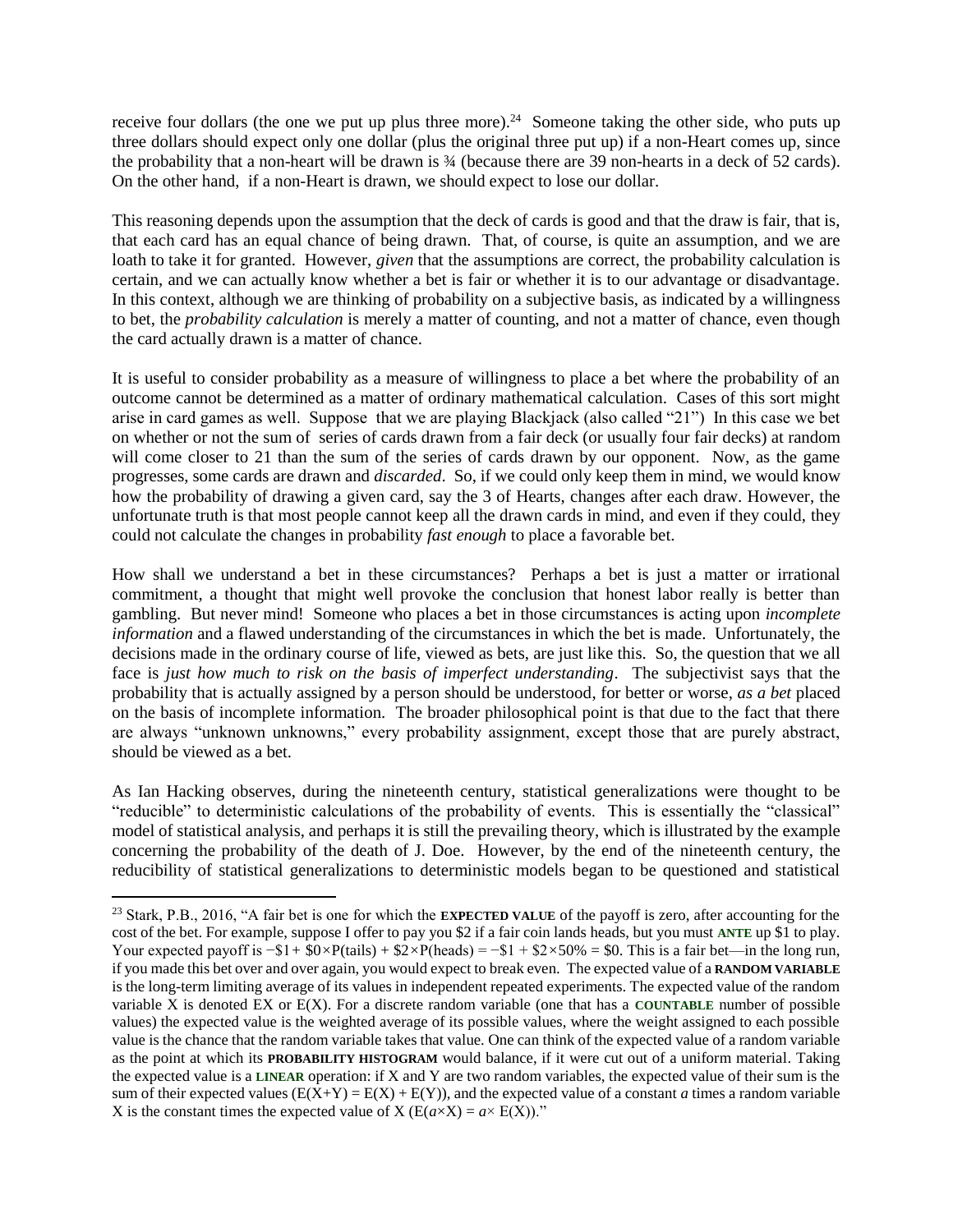"laws" were thought to capture regularities among natural phenomena.<sup>25</sup> Thus the subjectivist model has gained favor throughout the contemporary era. However, the subjectivist model is not new. Colin Howson traces this understanding of statistical analysis back to David Hume and seventeenth century philosophy of science., Many philosophers now have taken up the subjective approach implied or at least anticipated by Hume.<sup>26</sup> In fact, this more subjective view of probability can be traced even farther back, all the way to philosophers like Pascal.<sup>27</sup> As we have seen, on this theory, rationality is thought to be exhibited as a kind of betting.

The *interpretation* of even very simple subjectivist probabilistic calculations can be misleading and must be undertaken cautiously. For example, suppose that there are two research proposals, R and R<sup>\*</sup>, that promise to develop a new pesticide that will increase food production. Suppose that R and R\* each require \$1 m. in research funding. (This is the analogue of the "ante" in the previous example concerning betting on cards.) Suppose that the research committee judges each proposal to be equally promising. But the committee is convinced that if R works out, the estimated payoff is 4m; whereas the  $R^*$  works out the estimated payoff is 5m. (In each case the original 1m is included in the payout, just as "the ante" was included in the previous example concerning cards.). Now, from these expectations it follows that a "fair bet" on R requires that the probability that R will be successful is .25. On the other hand, a bet on R<sup>\*</sup> is a fair if the probability of a successful outcome is .2. Now the rational bet is  $\mathbb{R}^*$ , which may initially seem to be counter-intuitive because it appears that the rational bet is on the less probable outcome. Nevertheless, by hypothesis R and R\* are equally likely to succeed. And the previous calculation does *not* undermine the hypothesis. The above calculation shows that the committee can afford *to take a greater risk on R\* than on R because the payout on R\* is greater.* The "probability" deduced in the example from the ante and payoff is not a function of the likelihood of the success of the research proposal *but merely the probability that is required to make the research grant a "fair bet" on the funded research*. That indeed is exactly what common sense would expect: the higher the payout on the same investment, the greater the risk that may be rationally accepted.

In this connection is instructive to return to the example of the spread of nuclear weapons. In this case of the decision to go to war against Iraq, it is clear that Secretary Rumsfeld and President Bush thought that the expected value of the decision to go to prevent the spread of nuclear weapons was very high and that it justified an effort even if the effort had a low probability of success. In the event, President Bush did not emphasize the possible cost, and perhaps because he thought that the effort was so important that it would be worth pursuing even if the probability of success were very low. Yet, many Americans were worried that the cost, both direct and indirect, might be very high, and in the ensuing event they came to think that the costs were very high. What might well have misled people about the decision to go to war could very well have been a different assessment about what its costs would be and *whether or not a successful outcome could justify those costs.* That is why it pays to consider probable costs, benefits and risks in explicit detail. In that way, it is more likely that communication failures can be avoided. Nevertheless, critics may claim that the Bush administration *exaggerated* the probability of a positive outcome in order to justify the decision to war. Perhaps that would explain why it is that so many people were outraged when in the end weapons of mass destruction were not discovered and the cost of the war was very high. It was not that he was mistaken, it was rather he *represented the probability of success that he believed would justify the war as the probability that the war would actually be successful.*

There are many "everyday" examples of the ways in which incomplete knowledge can undermine rational deliberation when it comes to betting. We all know that driving while intoxicated increases the risk of fatal accidents. Exactly how much the rate is increased for a given person, however, appears to be imponderable.

<sup>&</sup>lt;sup>25</sup> Hacking, 1991, pp. vii;  $1 - 10$ .

<sup>&</sup>lt;sup>26</sup> Howson, 2000, pp. pp.  $116 - 11$ .

<sup>&</sup>lt;sup>27</sup> Van Fraassen, 1989, pp. 293 – 300.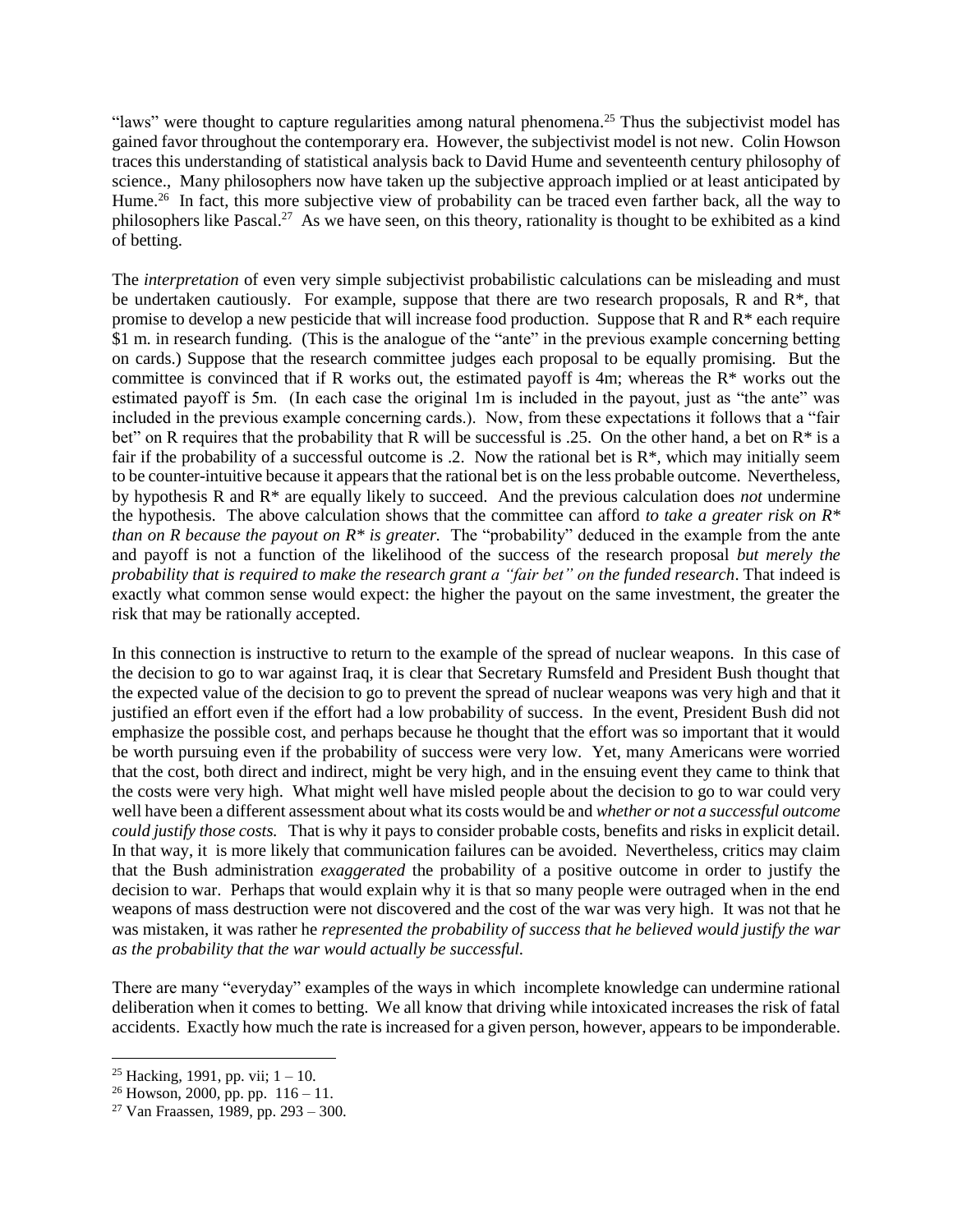It is true that there might well be statistics showing how many people on average who have given level of blood alcohol cause fatal accidents while driving. Yet, there are some who believe that they can "handle it." They might attach a very small probability that they will cause a fatal accident with the standard permitted limit of alcohol in them. When they take the wheel, they are in effect betting their own lives (and the lives of others) on their assessment that the risk they are assuming is not significant. The probability of a negative outcome *in that case* is significantly lower than the probability that would be calculated assuming that *each person is equally affected by blood alcohol levels*. Absent this reasonable assumption, there is cognitive space for a delusory, reckless driver to hide from the obvious conclusion that the risk being assumed is too high given the usual aversion to death. But some evidently believe, as reflected by the bet they take in getting behind the wheel, that their risk is significantly lower than average. $^{28}$ 

## **Putting It Altogether**

 $\overline{a}$ 

The conclusion that appears to be warranted from all this is that it is best to remain extremely cautious in making knowledge claims. And here it, as everywhere, it is best to practice what we preach. Socrates said that he neither knows nor thinks he knows anything worth much; but how about that piece of wisdom itself? Wisdom is certainly worth something (as Socrates implies) and so it would be worth knowing whether or not one is wise.

We have observed that even many "time-honored" (or perhaps merely persistent) "facts" of pure mathematics must be qualified. Great theories of mathematical physics haven fallen. Not only are there non-Euclidean, purely abstract geometries, but physical space itself is non-Euclidean. We have seen our conception of nature at the atomic level has changed to the point that we now no longer think that every "object" has a definite position and momentum at any given time. Perhaps that means that our very conception of reality at the atomic level has been separated from the common-sense reality of medium size physical objects.

Someone might have thought that we could have real knowledge if only we are more cautious in characterizing that knowledge. Perhaps knowledge is essentially statistical. The field of statistics is of course immensely complicated. Some statistical analyses appear to be more or less objective, like the analysis of the probability that J. Doe died in 2000 based upon statistical information about American citizens and the age distribution of deaths among them. Although in those cases the mathematics of conditional probability and Bayes Theorem make sense, we saw that the possibility of error always creeps in as we identify the unconditioned probabilities that are refined, over and over, by adding new conditions to our probability judgments.

Moreover, it appears that many probability calculations are very subjective. When we decide to go to war, there doesn't seem to be a place for statistics at all. Information about possible enemies is unavailable, and momentous decisions are ultimately based upon "unknowns," sometimes on nothing more than mere suspicion. It just is not true that these cases are rare or are consequential only when the decision affects millions, or perhaps everyone on Earth. Individual tragedy often hinges upon misinformation or perhaps on total ignorance of salient facts. How do we know what we don't know when we are completely "clueless"? In all these cases, probable calculations appear to be essentially *bets*. What makes a bet rational depends upon the probability of a favorable outcome and the value of the outcome. But when the value is immense (whether positive or negative), very small probabilities are overwhelmed, and the resulting

<sup>&</sup>lt;sup>28</sup> Examples like the foregoing are instructive in analyzing the logic of self-deception. Self-deception is not a matter of deliberately ignoring pertinent evidence (How could it be?) but is rather a matter of mischaracterizing the strength of the evidence one has. Who, for example, wants to be bothered by the anxiety and inconvenience of a trip to the doctor over a mere mole on the hand?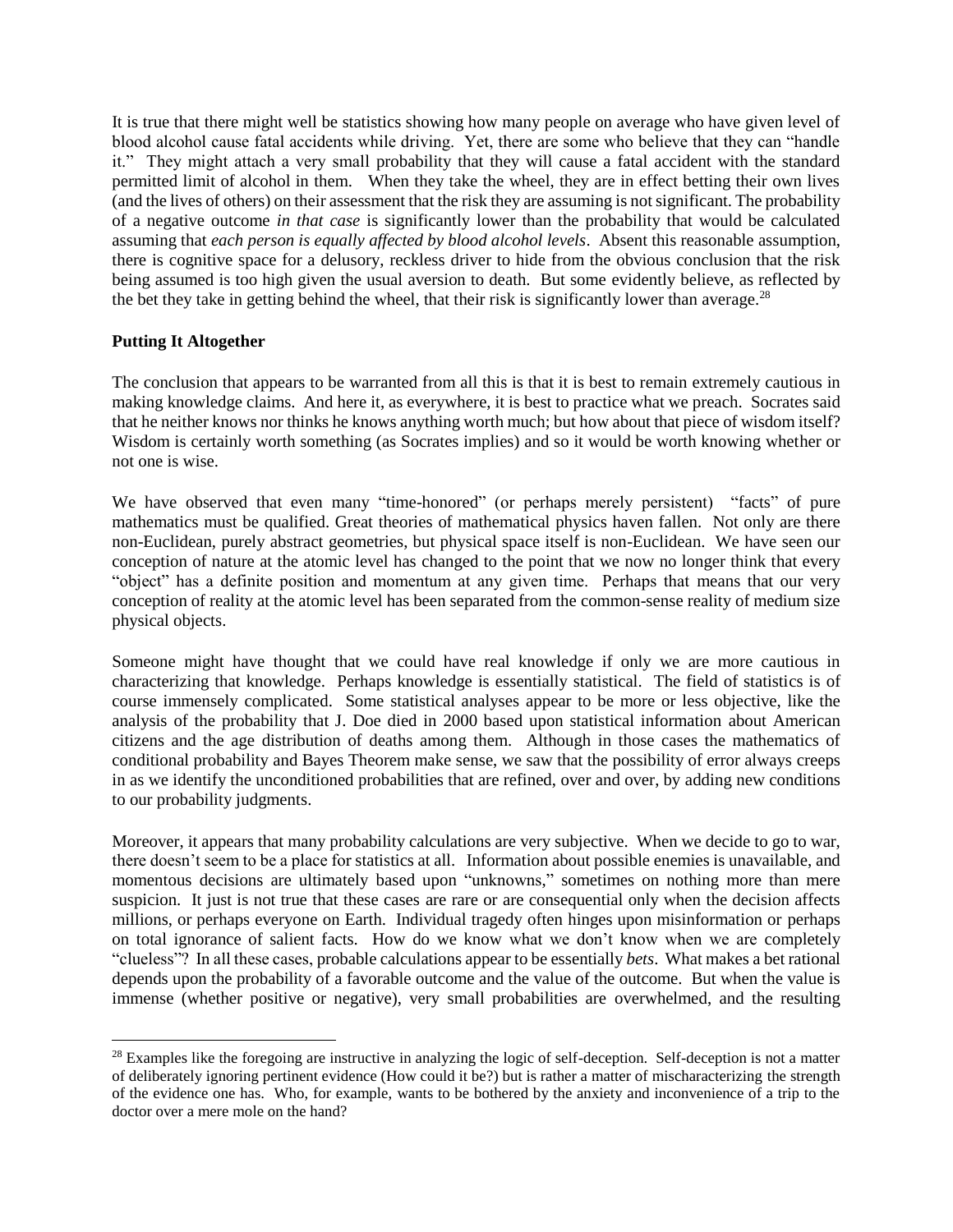expected values approach "infinity" or zero. Outcomes of bad bets are often tragic, not because whoever made the bet is foolish (or evil) for having made it, but rather because tragic outcomes occur despite our best, good faith efforts,

## **Wisdom**

 $\overline{a}$ 

Surely wisdom consists in at least recognizing and accepting what we might call epistemological contingency. We can be fully confident in our belief systems and schemes of rational choice only if we know that their underlying assumptions are true, and that is exactly what Socrates claims that the wise do not think that they know. Yet, that raises another, even more difficult question. Just what does "fully confident" actually mean? In particular, how are we to understand the contrast between "fully confident" and "partially confident," "somewhat confident," or "more or less confident? More precisely, this is a request for an understanding of the meaning of "probable" itself. As we have seen, one of the most important ways of construing *probability* is to consider it in contexts where we face choices and therefore a choice among various bets.<sup>29</sup>

This conception of probability assignments (that is, as bets) is to be contrasted with classical models of probability that were illustrated previously in calculating the probability of the death of a certain person in a certain year. As previously noted, this is the type of calculation that arises in fields like epidemiology. In addition to these conceptions of probability, there are innumerable others. This essay has only touched the surface of the subject. As we have also observed, there are issues about knowledge that do not seem to involve probabilistic thinking in an obvious way, like grand issues of philosophy and mathematics and physics. Moreover, there are issues about self-knowledge, which appear to involve "knowledge" gained only by introspection, which is often augmented by psychoanalysis.

These disparate conceptions of *deductive knowledge*, *introspective knowledge* and *knowledge of probable outcomes* tempt us to think that knowledge is really *contextual*. What counts as knowledge depends upon the context of the question and the discipline that has been designed to answer them. Yet, even if "knowledge" is contextual, the philosophical mind is drawn to the possibility that there is a "broader," more encompassing conception of knowledge that can unify all the others by providing a comprehensive account of the *methods*that can be applied in disparate cases. In a way it would be a "super-context," broad enough, with methods powerful enough, to account for all the others.

I believe, however, that this vision is seriously misguided. It is true that we yearn here and elsewhere for super-contexts, but a super-context looks suspiciously like the *context of all contexts*. The context of all contexts would define a method by which we could assess the relative merits of all the various methods of coming to know. Unfortunately, in order to make a case for the context of all contexts we shall encounter the Cartesian dilemma. How shall the deliverances of the context of all contexts be evaluated? If by its own standards, it will surely be deemed to be question-begging; if not by its own standards, then by which, since all the others are to be evaluated by it? The idea that knowledge is fragmentary is offensive to the philosophical mind. From Plato on we have tried to convince ourselves that there is a special state of mind in which all judgments will be validated. That state of mind has often been defined by its objects: in Plato's case the forms; in Descartes' innate ideas; in Kant's the pure categories of the understanding and the pure forms of intuition. Yet, all these attempts are at least inconclusive because they cannot reasonably take account of themselves and according to them, there is nowhere else to turn. All this is unavoidably vague, but perhaps it can be best understood as a return to pragmatism. On the contrary, each discipline focuses on methods that have proved successful, and the ensuing division of labor strongly suggests the conclusion that each discipline, usually by trial and error, finds its own methodology and assesses its validity by its own methods. That is perhaps the best that can be done, and although the best is not the realization of all

<sup>29</sup>Admittedly, this interpretation of probability is only one among several. See: Romeijan, 2014, §4.3.1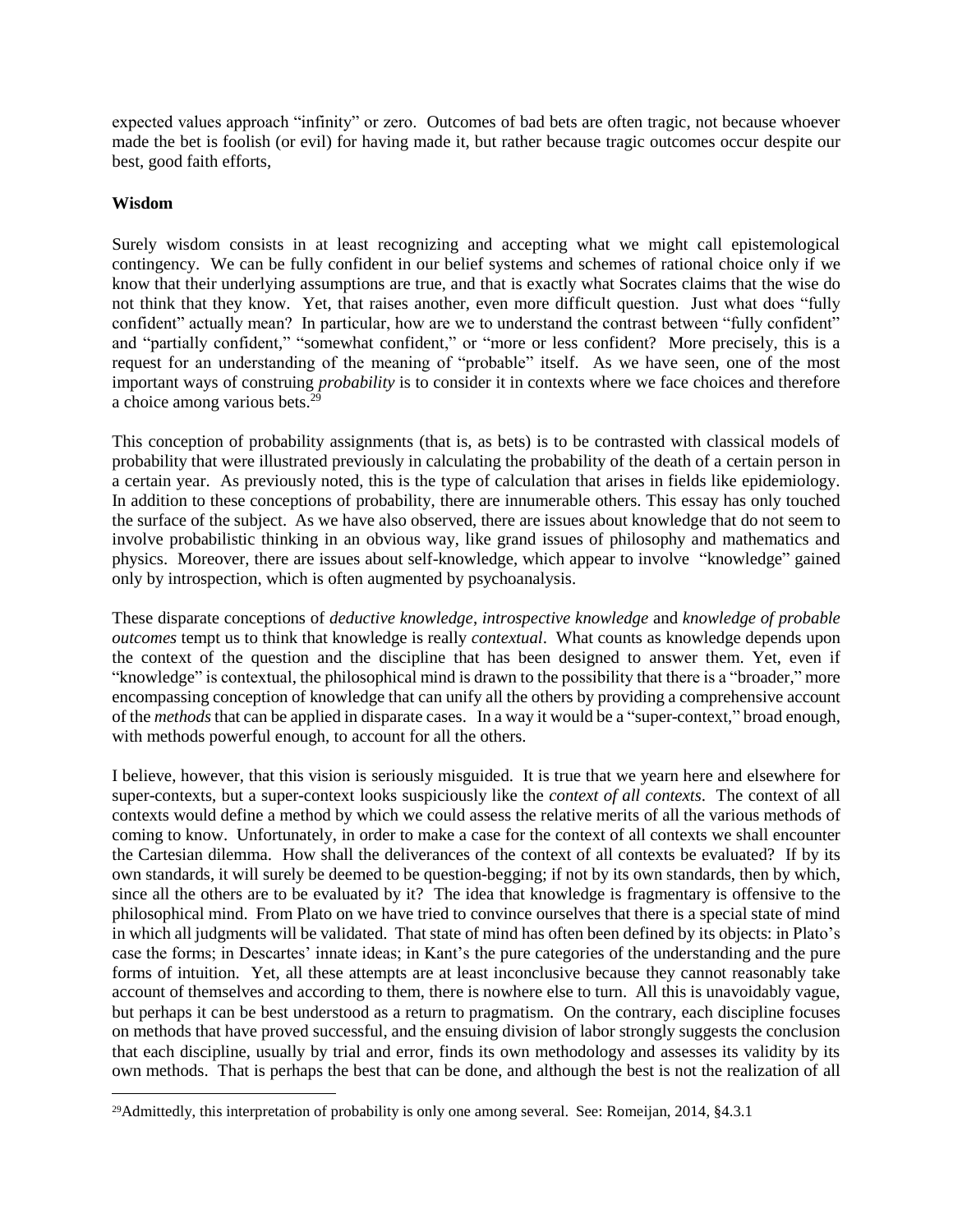our hopes for objectivity, it has unquestionably served us well enough -- for more ideas about just how and how well, see Romeijan.<sup>30</sup>

## **Toleration**

Perhaps a final irony is that Socratic frustration might well turn out to be one of humankind's greatest blessings. Justifying the imposition of our will on others depends upon knowing what is good for them in the circumstances in which they find themselves. We require parents to provide medical care for their children, even if those same parents are sure that God will look after their children better than medical doctors. We require students to master physics even though we know that physical theories come and go; even though we know that mathematics describes abstract structures and not necessarily physical space and time. Finally, when it comes to matters of the heart, the unfortunate truth appears to be that we do not really know much of anything at all, including our own hearts.

All this suggests that the wise course is not to proselytize. This doctrine of toleration applies not only within families, to parents and spouses with "big ideas" for those they love, but also to large enterprises that rigidly enforce polices that discourage and even undermine creativity. Even more importantly, following Montesquieu, toleration must apply to cultures and nations with differing ideas about what is good and about how best to govern themselves.

Aristotle distinguished intellectual virtue from moral virtue. Intellectual virtue properly guides belief formation; moral virtue properly guides our actions. Toleration, I suggest, is an example of a virtue that is both intellectual and moral. Intellectual toleration recognizes that beliefs that have been inviolate for centuries can nonetheless be overturned. More importantly, toleration recognizes that *it cannot be its own judge*; it cannot determine whether what it thinks it knows, it really does know; and it cannot determine whether or not it has taken all "unknowns" into account. This intellectual modesty leads to moral tolerance. We can disagree with others about how best to live and what to value, but that disagreement must be tempered by the confession that nothing is so certain that it can be justifiably forced upon others.

Even so, our conclusions about toleration must be cautious and couched. One can go too far with toleration: To the point of tolerating intolerance. Some things just *cannot* be tolerated, like genocide, which perhaps is the ultimate act of intolerance. To be sure, there aren't many absolutely clear cases of the intolerable, and the best remedy for it is hardly ever obvious. Surely doing the least violence is best, even if in the last resort it is sometimes unavoidable. After all, it is one thing to say that we really do not know how best to live; it is quite another thing to say that we might as well live up to someone else's standards and allow them to dominate our lives. The more important the issues, the more difficult it is to sort them out.

Good to know!

## **Summary and Conclusion**

We began by reflecting upon the wisdom Socrates imparts to those who had voted to put Socrates to death for corrupting their youth, for teaching them to question values that their elders cherished. Socrates' only possible defense, the one he made, is that he didn't really teach the young anything positive at all; he only taught them not to accept without question what others taught. Perhaps we shall rediscover Socratic wisdom in our time. This analysis, as brief and inadequate as it is, suggests that assessing our own epistemic state, even when it is carefully couched as probabilistic knowledge, must be cautious, if only because we cannot consider completely unknown factors or factors that our methods cannot treat adequately. Our conclusion is that all knowledge is tentative, including this knowledge. Moreover, knowledge depends

<sup>30</sup>Romeijan*, op. cit*. §2 – 5.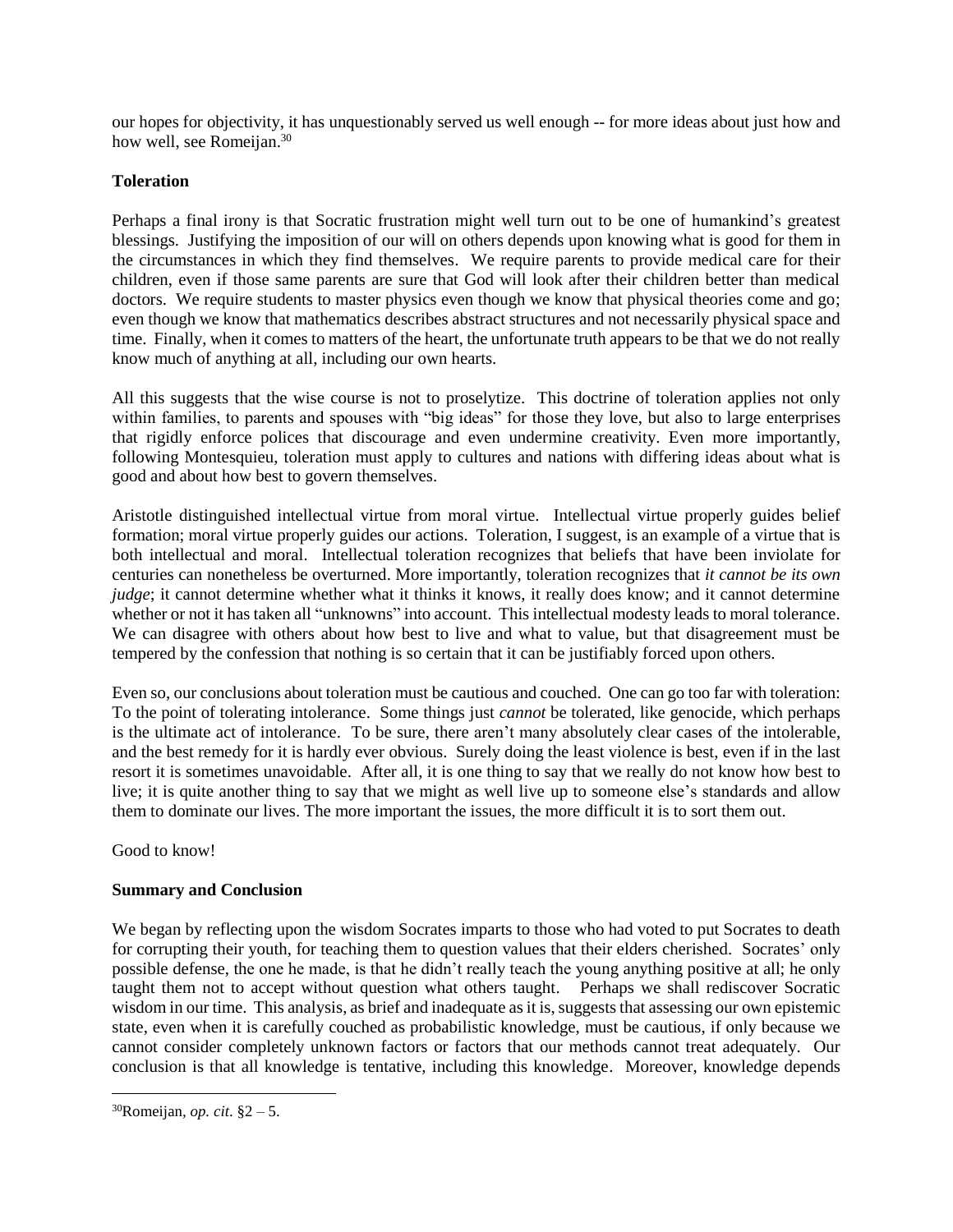upon method, which in turn depends upon context. The various branches of knowledge are fragmented, and there isn't likely to be a single standard that will emerge by which to adjudicate all its claims. However, all this leads to an intellectual toleration that embraces moral toleration. Although moral toleration cannot be coherently extended to the point of tolerating intolerance, it constrains dogmatic judgments about the ways of other people and their cultures. Some may feel liberated in this way; others perhaps sorely disappointed to forego the unity of thought sought by great forebears like Plato, Descartes and Kant.

Either way, we are left with Socratic wisdom: It is easy to think we know when we do not know; as one might enigmatically say: We just do not know what we do not know, but perhaps it is enough, therefore, to know that it is best to tread lightly; to refrain from judging others; to do no harm.

Good to know; really – I think!

#### Appendix

"The probability of a hypothesis *H* conditional on a given body of data *E* is the ratio of the unconditional probability of the conjunction of the hypothesis with the data to the unconditional probability of the data alone.

#### **Definition**.

The probability of *H* conditional on *E* is defined as  $P_E(H) = P(H \& E)/P(E)$ , provided that both terms of this ratio exist and  $P(E) > 0$ .<sup>[\[1\]](file:///C:/backup/Backup/Administrator/Documents/Oxford%20Round%20Table%202018/notes.html%231)</sup>

To illustrate, suppose J. Doe is a randomly chosen American who was alive on January 1, 2000. According to the United States Center for Disease Control, `the 2000 calendar year. Among the approximately 16.6 million senior citizens (age 75 or greater) about 1.36 million died. The unconditional probability of the hypothesis that our J. Doe died during 2000, *H*, is just the population-wide mortality rate  $P(H) = 2.4M/275M = 0.00873$ . To find the probability of J. Doe's death conditional on the information, *E*, that he or she was a senior citizen, we divide the probability that he or she was a senior who died,  $P(H \& E)$  =  $1.36M/275M = 0.00495$ , by the probability that he or she was a senior citizen,  $P(E) = 16.6M/275M = 0.06036$ . Thus, the probability of J. Doe's death given that he or she was a senior is  $P_E(H) = P(H \& E)/P(E) = 0.00495/0.06036 = 0.082$ . Notice how the size of the *total* population factors out of this equation, so that  $P_E(H)$  is just the proportion of seniors who died. One should contrast this quantity, which gives the mortality rate among senior citizens, with the "inverse" probability of *E* conditional on *H*,  $P_H(E) = P(H \& E)/P(H) = 0.00495/0.00873 =$ 0.57, which is the proportion of deaths *in the total population* that occurred among seniors.

Here are some straightforward consequences of  $(1.1)$ :

- *Probability*.  $P_E$  is a probability function.<sup>[\[2\]](file:///C:/backup/Backup/Administrator/Documents/Oxford%20Round%20Table%202018/notes.html%232)</sup>
- *Logical Consequence*. If *E* entails *H*, then  $P_E(H) = 1$ .
- *Preservation of Certainties.* If  $P(H) = 1$ , then  $P_E(H) = 1$ .
- *Mixing*.  $P(H) = P(E)P_E(H) + P(\sim E)P_{\sim E}(H)$ . [\[3\]](file:///C:/backup/Backup/Administrator/Documents/Oxford%20Round%20Table%202018/notes.html%233)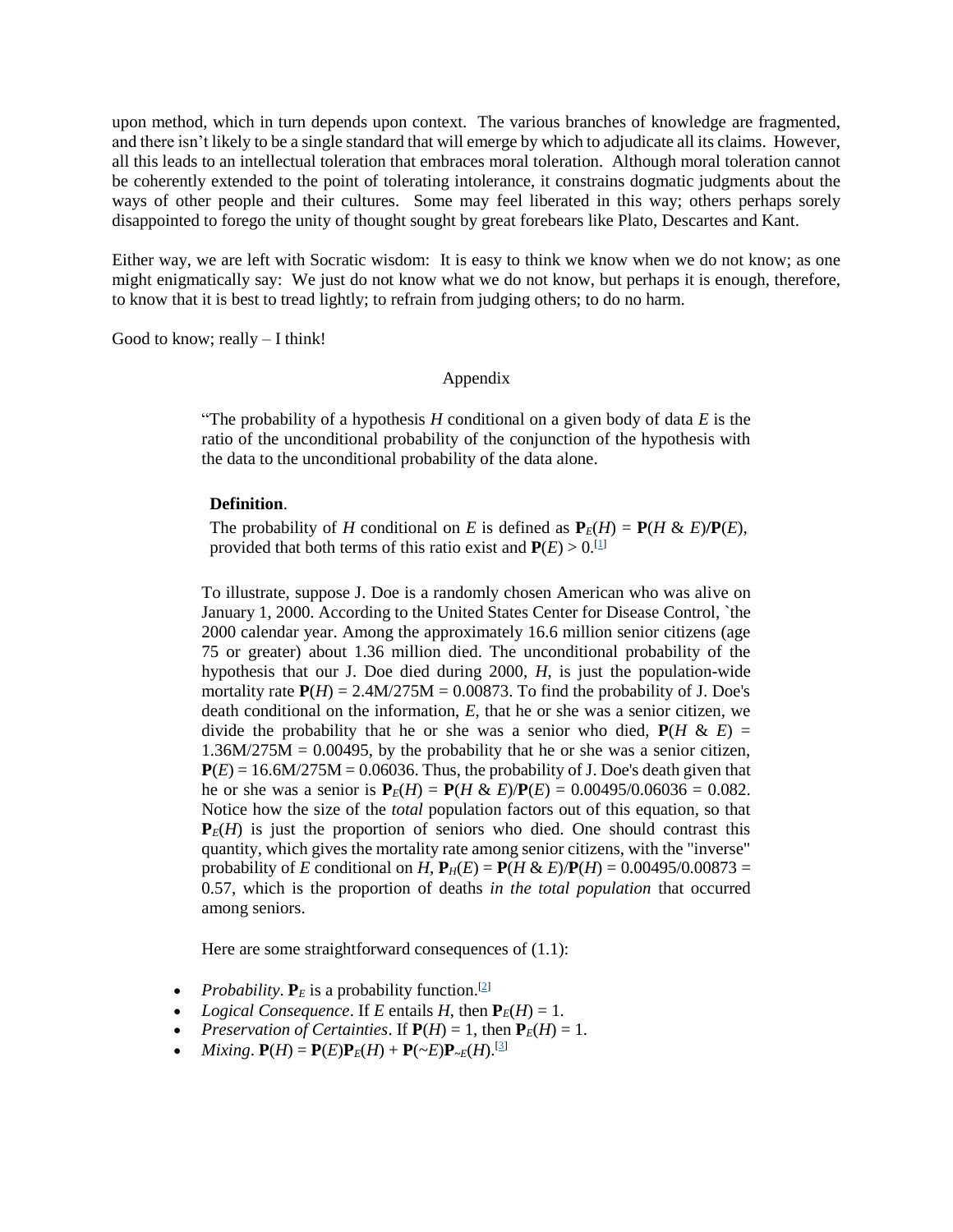The most important fact about conditional probabilities is undoubtedly *Bayes' Theorem*, whose significance was first appreciated by the British cleric Thomas Bayes in his posthumously published masterwork, "An Essay Toward Solving a Problem in the Doctrine of Chances" (Bayes 1764). Bayes' Theorem relates the "direct" probability of a hypothesis conditional on a given body of data,  $P_E(H)$ , to the "inverse" probability of the data conditional on the hypothesis,  $P_H(E)$ .

# **Bayes' Theorem**.

 $P_E(H) = [P(H)/P(E)] P_H(E)$ 

In an unfortunate, but now unavoidable, choice of terminology, statisticians refer to the inverse probability  $P_H(E)$  as the "likelihood" of *H* on *E*. It expresses the degree to which the hypothesis *predicts* the data given the background information codified in the probability **P**.

In the example discussed above, the condition that J. Doe died during 2000 is a fairly strong predictor of senior citizenship. Indeed, the equation  $P_H(E) = 0.57$ tells us that 57% of the total deaths occurred among seniors that year. Bayes' theorem lets us use this information to compute the "direct" probability of J. Doe dying given that he or she was a senior citizen. We do this by multiplying the "prediction term"  $P_H(E)$  by the ratio of the total number of deaths in the population to the number of senior citizens in the population,  $P(H)/P(E)$  = 2.4M/16.6M = 0.144. The result is  $P_E(H) = 0.57 \times 0.144 = 0.082$ , just as expected." **31**

<sup>31</sup> Joyce, James, 2003, §1.1; 11.2.